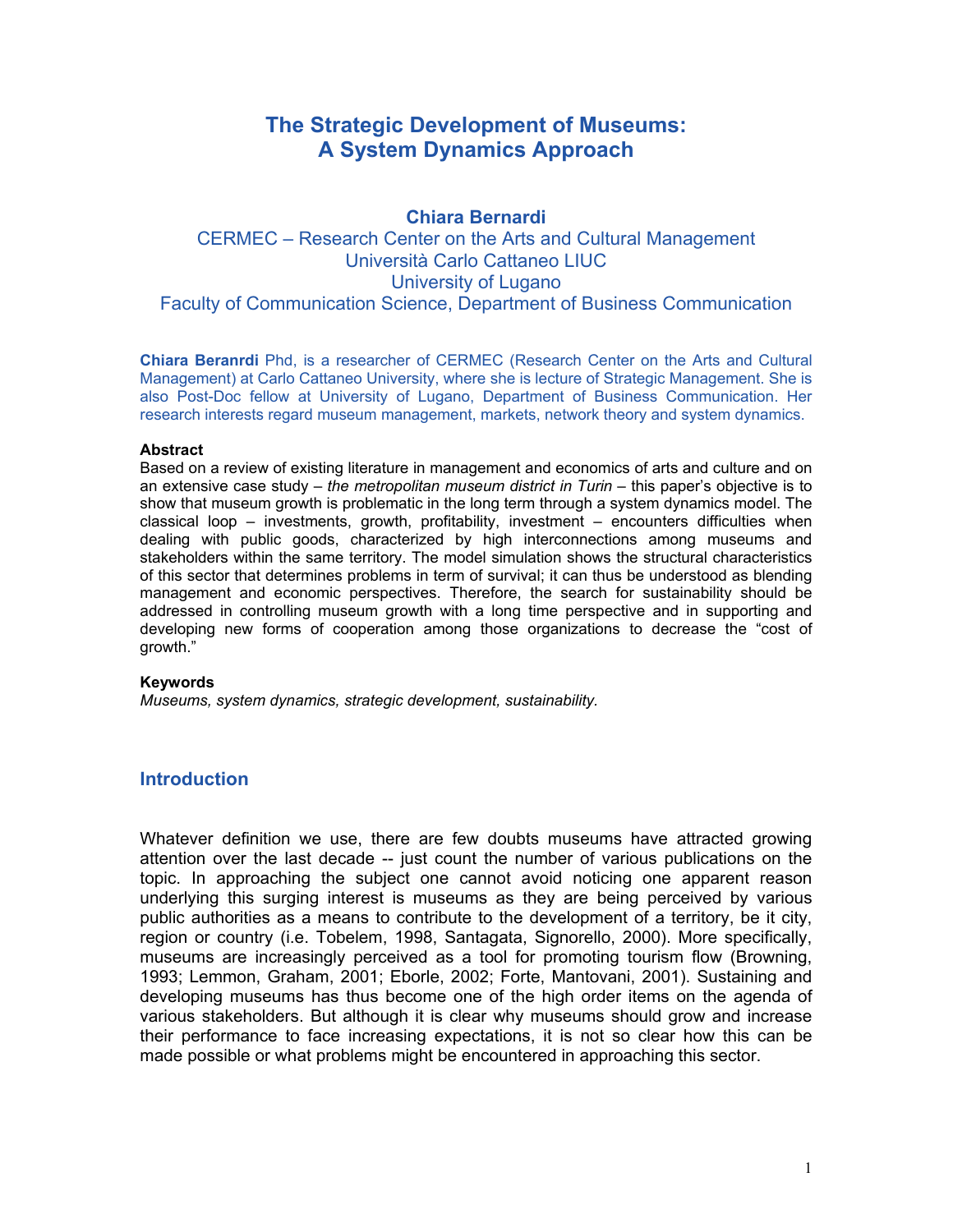Analyzing the management literature in this field, the concept emerges that these organizations should grow and improve their services, assuming a different approach to their audience. According to this view, museums can improve their performance by shifting their attention from the internal perspective, based on preservation, documentation and study, to an external perspective with a particular focus on their visitors and audience. This well-known framework can be traced back to the traditional contribution of marketing to the field of management: the shifting paradigm from product/production to market.

But is it enough to understand these organizations and their possibilities for growth? It could be problematic develop a normative framework - suggesting solutions/strategies when we have not understood how museum's system works. In addition, the understanding in art management seems to escape what it has been understood in the economics of arts. The goal of this study, which blends economic and management perspective in the field of arts and culture, is to show how growth can be problematic in the long term. The empirical base – *the metropolitan museum district in Turin* – has offered interesting insights that have supported the development of a system dynamics model.

### **Literature Review**

Museums<sup>[1](#page-21-0)</sup> are complex organization for many reasons: the varieties of activities carried out, intangible nature of the outcome, multiple nature of the value produced, role museums can have in the society, etc. Considering the general assumption well-diffused in the sector that culture is (or should be) something outside the rules of economics, the way to approach this field should take into consideration multiple points of view and embrace different fields of study. In fact, museums and the art/cultural sector are studied by different branches – from museology to sociology, and from economics to management – with each capturing different facets of the phenomena. The development of the literature has assumed a disciplinary perspective, undervaluing the potential of a multidisciplinary approach. Moreover, different branches have approached the art/cultural sector in different ways. In particular, economics has studied museums and the cultural sector as an interesting area that challenges traditional theory and highlights interesting phenomena (Benhamou, 1996; Blaug, 1976; Trimarchi, 1993). In contrast, management has approached this sector extending the traditional and consolidated framework developed in its field (Zan, 1999). Considering the complexity and the multifaceted nature of the object of study, a multidisciplinary approach is needed to understand the phenomena more in depth. This paper's blending of the economic and management perspective will contribute to advancement in this direction.

The main contributors in the museum management literature have regarded the nature of museum organizations (McLean, 1994; Bagdadli, 1997; Chierieleison, 2003; Dubini, 1999), strategic management (Kovach, 1989; Moore, 1994; Chirieleison, 2003; Solima, 1998, Moretti, 1999), marketing management and approach (Kotler, Kotler, 1998; Colbert, 1995, Diggles, 1986, Melillo, 1995; McLean, 1997), consumer behavior (Robbins, Robbins, 1981; Goulding, 2000), accounting and accountability (Zan, 2000, Sibillio Parri, 2004), performance measurement (Paulus, 2003, Chirieleison, 2003), In this stream, museums can be viewed as a *"nearly-organization"* (Chierieleison, 2003) in which the lack in autonomy of defining objects and the lack of auto-generation of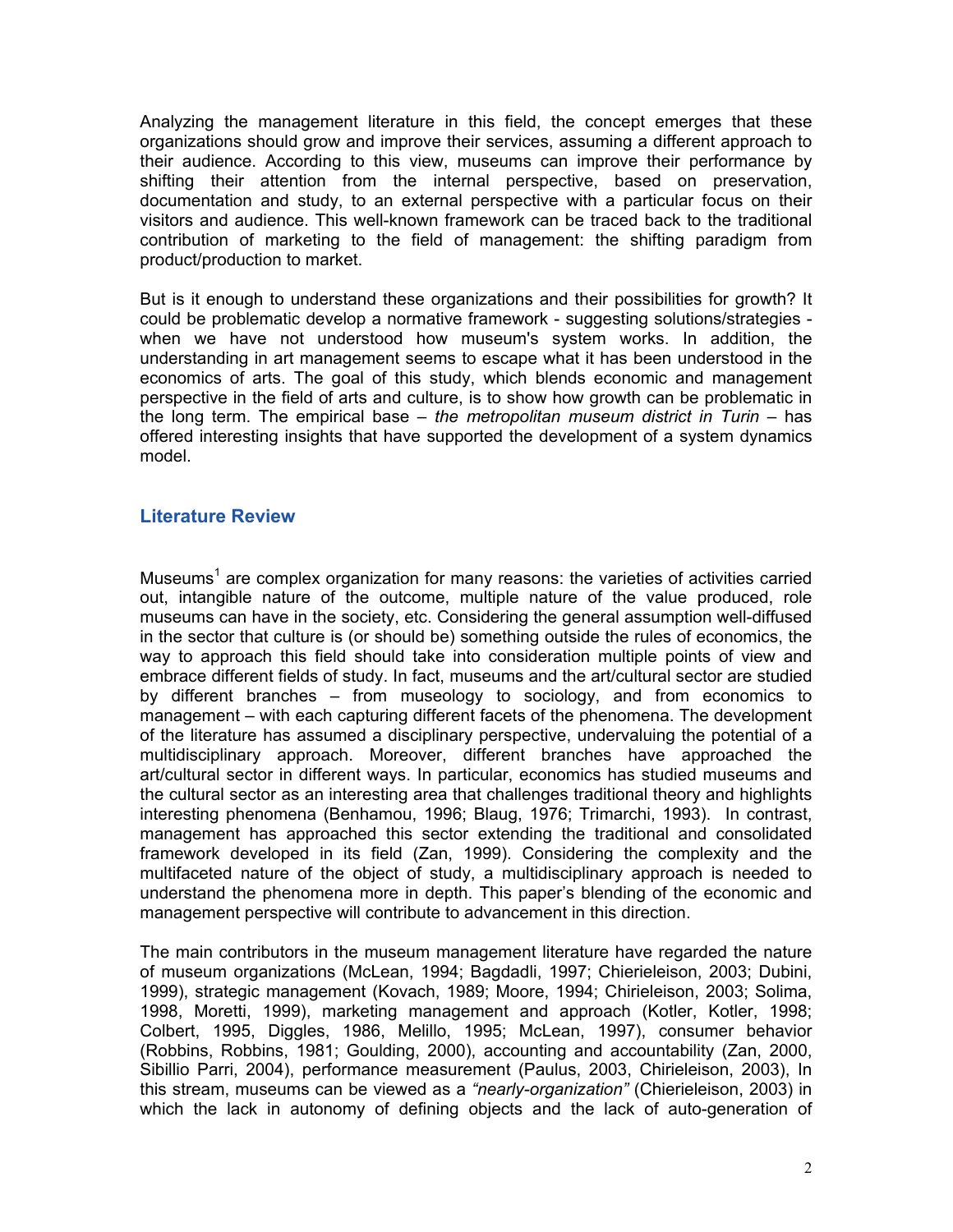financial resources implies an interdependent relationship with public institutions. This little degree of autonomy is particularly evident in Italy where museums are mainly "offices" of public authorities (Jallà, 2000) in which organizational boundaries are not clear.

Taking into consideration the general decrease in public expenditure from one side, and the new role the museum should play in a changing society, from the other, the attention paid to museum performance has furthered the development of many normative suggestions and studies. The basic idea is to shift the focus of the museum from an internal to external point of view (i.e. Gilmore, Rentschler, 2002). The contribution of marketing – the importance of the market/demand in shaping what firms do or should  $do^2$  $do^2$  – is traceable in many contributions (i.e. Yorke, Jones, 1987). The audience seems to be an unexplored and unknown market: as museums do not know their visitors or their needs, they are not able to develop suitable offerings for them. By increasing their offerings for visitors (ranging from cultural to additional services), they can increase the visitor flow and consequently their revenues (i.e. Di Maggio, 1986; Kotler, Kotler, 1998; Goulding, 2000; Bagdadli, 1997 Solima, 1998, Chirieleison, 2003). However this intuitive cause-effect relationship overestimates the relevance of revenues from visitors in these type of institutions. Some studies in this area have shown visitors cover only 5- 10% of museum costs (Rosset, 1991; Fourtes, 1999; Valentino, 1990). The larger amount of revenues comes from public institutions and private sponsorships (i.e. Settis, 1998). Public institutions and other private actors, such as bank foundations, invest in museums in order to restore buildings, develop or preserve a collection, etc.

The economics of arts has investigated the reasons for state involvement in the cultural sector. First, arts organizations often do not have enough resources for current operations. Despite the high value people attribute to culture, consumers have a low degree of willingness to pay for cultural goods and services (Trimarchi, 1993). In addition, customers are also not able to evaluate the cultural good/service offered before acquiring them, due to the informative impossibility that characterizes this sector<sup>3</sup>. Therefore state involvement can be explained and justified in many ways (Frey, Pomerehne, 1987, 1989; Austern-Smith, 1980), as culture can be considered a merit good (Musgrave, 1987) or a public good (i.e. Pilotti, 2003) that creates wishing externalities (Throsby, 1982). The assumed reason should influence the ways of funding these organizations. However public authorities face difficulties in evaluating the performance of these organizations, due to the informative impossibility (Hansmann, 1986; Trimarchi, 1993) from one side, and the image return coming to administrators thanks to investments in this sector (Benhamou, 1996), from the other side. These conditions imply an unclear and opaque process of resource allocation (Maddison, 2004; Peacock, 1991, Trimarchi, 1993; Benhamou, 1996).

The management literature seems to overestimate the virtuous process of services offered for visitors, well-explained in the economics literature. Moreover the economics of art does not catch the dynamic of expenditure, instead assuming a static perspective. Neither considers, in any appropriate way, the dimensions of competition in and outside the museum/cultural sector. Along this way, culture competes with the other public sectors in acquiring resources needed for its development, and it has a low capacity to attract resources with respect to other expenditure sectors. In fact, culture is not considered a primary need, therefore it is considered less necessary than labor, education or health. For this reason, culture chronically suffers from a scarcity of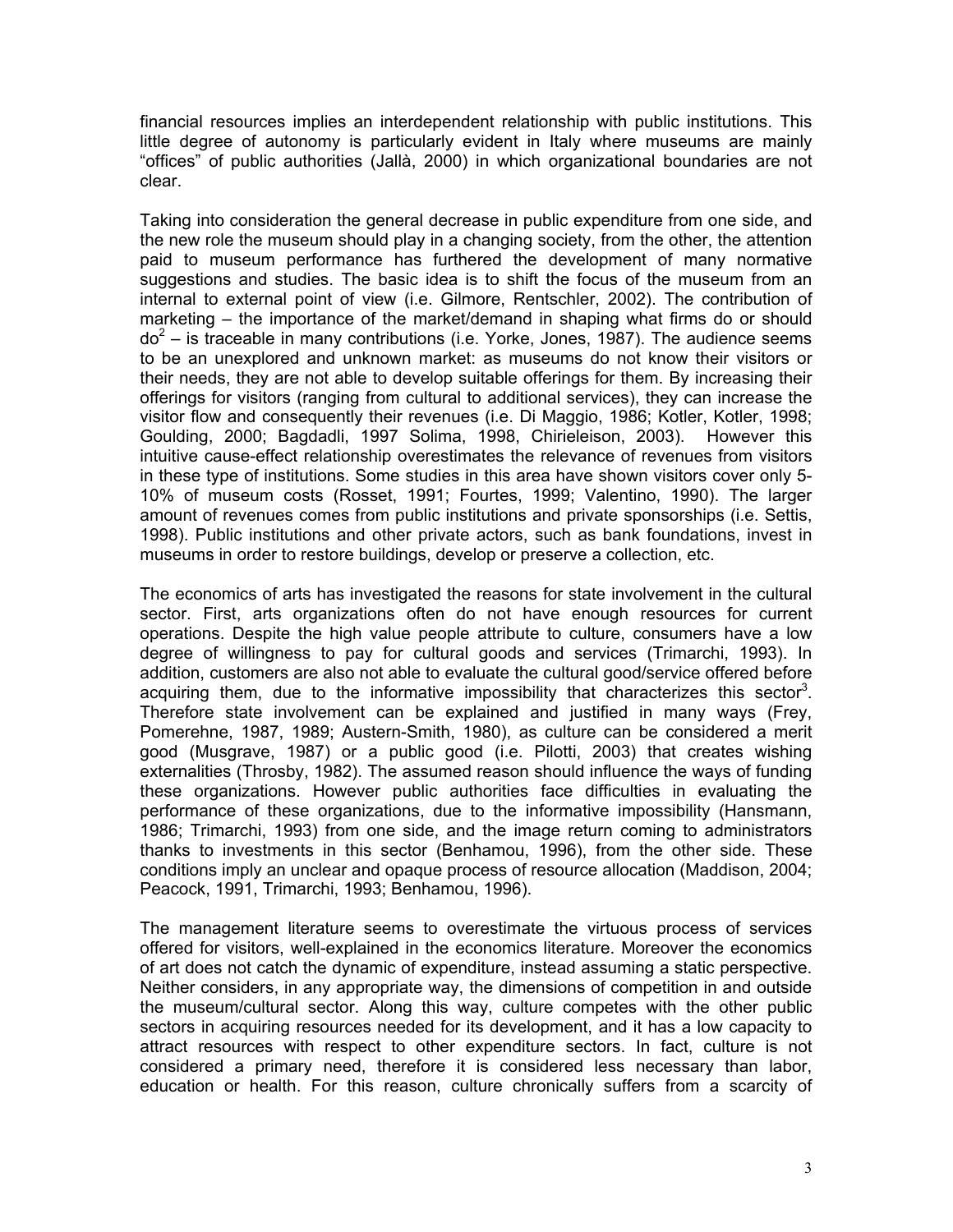resources. Competition is also recognizable among museums in acquiring resources for their functioning and development.

### **Methodology**

The emerging limits from the literature, both in management and economics, have addressed our attention to the selection of an adequate methodology that can catch the dynamics of this sector, taking into consideration the non-line arties, delays within the system and accumulation process. For these reasons, the system dynamics method (Forrester, 1961, 1968; Sterman, 2000; Coyle, 1996) was assumed to address the problem definition and the development of the model. Moreover, the system dynamics method is also consistent with the long time perspective that characterizes the cultural sector, although it is not often confirmed by decision-makers or by the literature, especially in management studies $4$ .

An empirical field that shows interesting growth in the last few years is the metropolitan area of Turin, used here as an embedded case study (Sholtz, Tijete, 2002). Data and information were collected through primary and secondary sources with a double perspective: one was focused in studying the whole metropolitan area and its evolution during the last fifty years, while the other was focused on analyzing several museums involved in a growth strategy. The primary data was collected through semi-structured interviews of the decision-makers and museum directors. The selection of the interviewees was driven by the opinions of several experts on the cultural sector in Turin. The secondary data was addressed to collect documents and information about the strategy pursed by the municipalities, the region and the bank foundations that play a crucial role within the sector.

The development of the system dynamics model has followed the modeling process suggested by

Sterman (2000). The logic of the model is not to forecast the evolution of the system studied, but rather it is aimed at showing what type of problems the evolution of museums located in the same area could face if they pursue a high growth strategy. To increase the reliability of the model, it was validated through a series of validation tests suggested by Forrester & Senge (1980).

#### **Some Insights from the Field: The Metropolitan Museum District in Turin**

Turin, the fourth largest city in population in Italy and now one of the wealthiest, is located in the north-east. Dominated in the past by the noble Savoy family, Turin has retained its regal feel, traceable in the majestic buildings and Baroque architecture. The cultural tradition and new cultural streams are also traceable in the number and variety of museums located in the metropolitan area, which has thirty museums located in the city and another thirteen in the province covering archaeology, classic and modern arts, anthropology, history, natural science, technology. Furthermore, there are also specialized museums, historical residences, castles, and exposition spaces.

The analysis of this sector can be divided into two different parts. First, a picture of the metropolitan museum district is given so as to describe the role played by each museum and the interdependences among them. Second, an analysis of the dynamic of this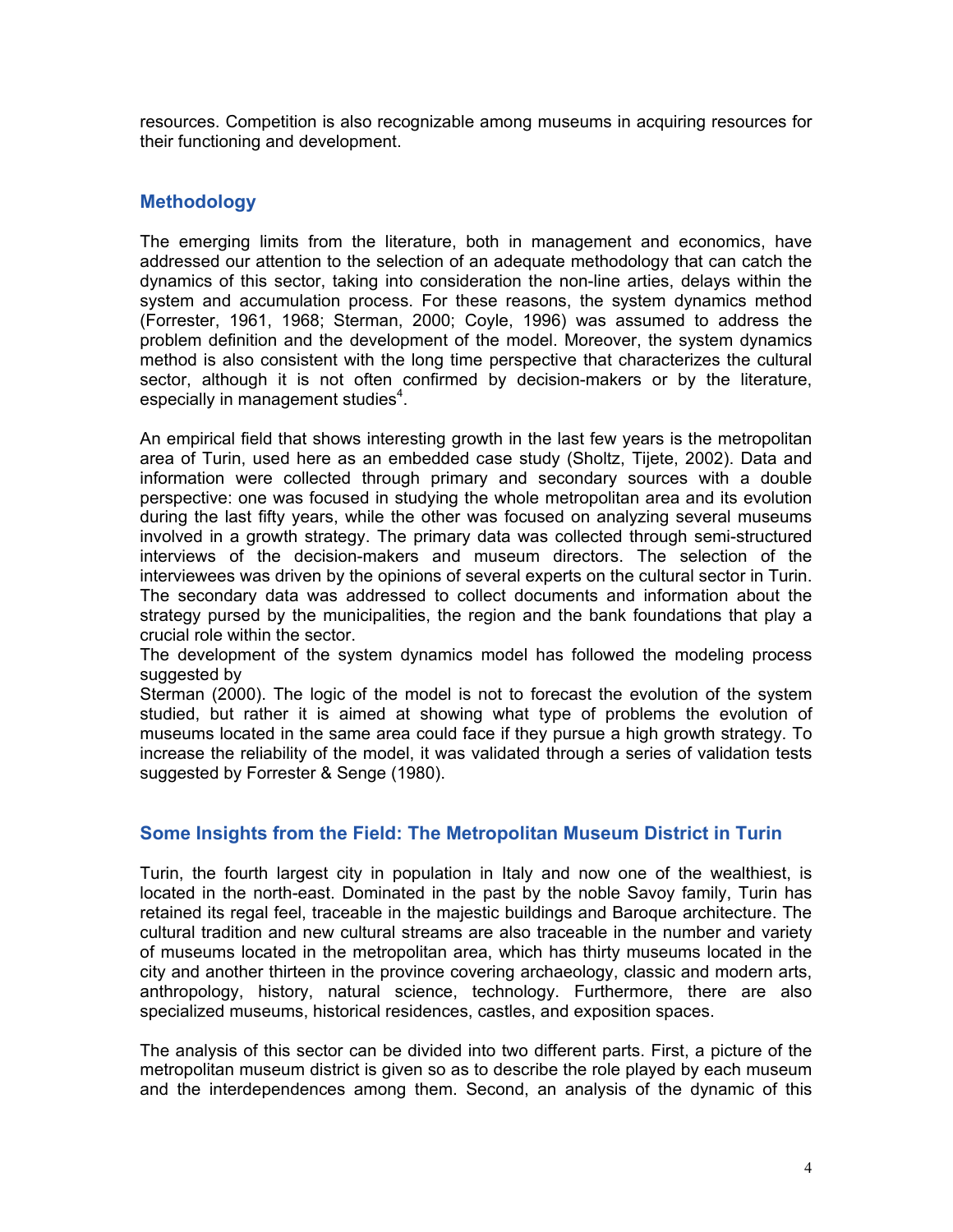sector in the last decades is reported to identify the strategies pursued by the museums and highlight some interesting insights to identify the dynamic problem.

As to the first point, public authorities and private sponsors support the museum district. These public authorities are the municipality of Turin, the Province and the Region which all have different roles within the sector. The Municipality of Turin governs over some museums (called civic museums) and supports investment in and current operations of many museums located in the city. The Piemonte Region is also involved in supporting the cultural organizations located in the region and obviously in the metropolitan area, often in partnership with the Municipality. However the role of the Province is not welldefined due to the evolving reform of public administration that is reshaping the roles and responsibilities of the different levels of government.

The main private sponsors in the city of Turin are the bank foundations, which both provide available financial resources and invest in the cultural sector<sup>[5](#page-21-4)</sup>. Representatives of public authorities, among others, compose the board of directors of these foundations to provide a systematic policy which addresses investment and resources from the same direction.

The resources available for the museums located in the city come from these actors, with a particular focus on the municipality and bank foundations. The increasing interconnections among these actors, both public and private, determine common intents and they act, more or less, as an unique actor. Therefore, the sustainability of the museum district depends on the availability of resources of these actors. It implies a closed system: i.e. for the main part museums can grow only if the actors located in that area support their growth. Only a few museums such as the Egyptian Museum have had the possibility of attracting resources from the central government due to the importance of this institution in Italian cultural offerings. Moreover, few museums can attract resources from other private sponsors, as the normative context does not sustain this type of investment considering the relative unattractiveness of culture as compared with sports sponsorships or humanitarian activities (O'Hagan, Harvey, 2000).

As to the dynamic of the Metropolitan museum district in Turin, the development of the cultural offerings in the last decade (and in particular the last five years) is traceable to different actions public and private actors have promoted. The development of the system can be shown, in a synthetic way, by the growth of the open museums, the growth in expenditures of different actors and the investment projects of the last few years.

First, we should consider the growth of museums open to the public from the beginning of the 1950s to 2002 (see graph 1). The number of museums open to the public was stable from the 1960s to the 1980s, as around 13/14 museums opened. From the beginning of the 1990s until now, there was an interesting growth resulting in more than twenty-eight museums being opened in the city. The reasons for this growth can be seen in the investments the Municipality of Turin made in the 1980s for opening new museums, thanks to private initiatives supported by public authorities and, obviously, the closure of some institutions to redefine their mission, collections and services for visitors.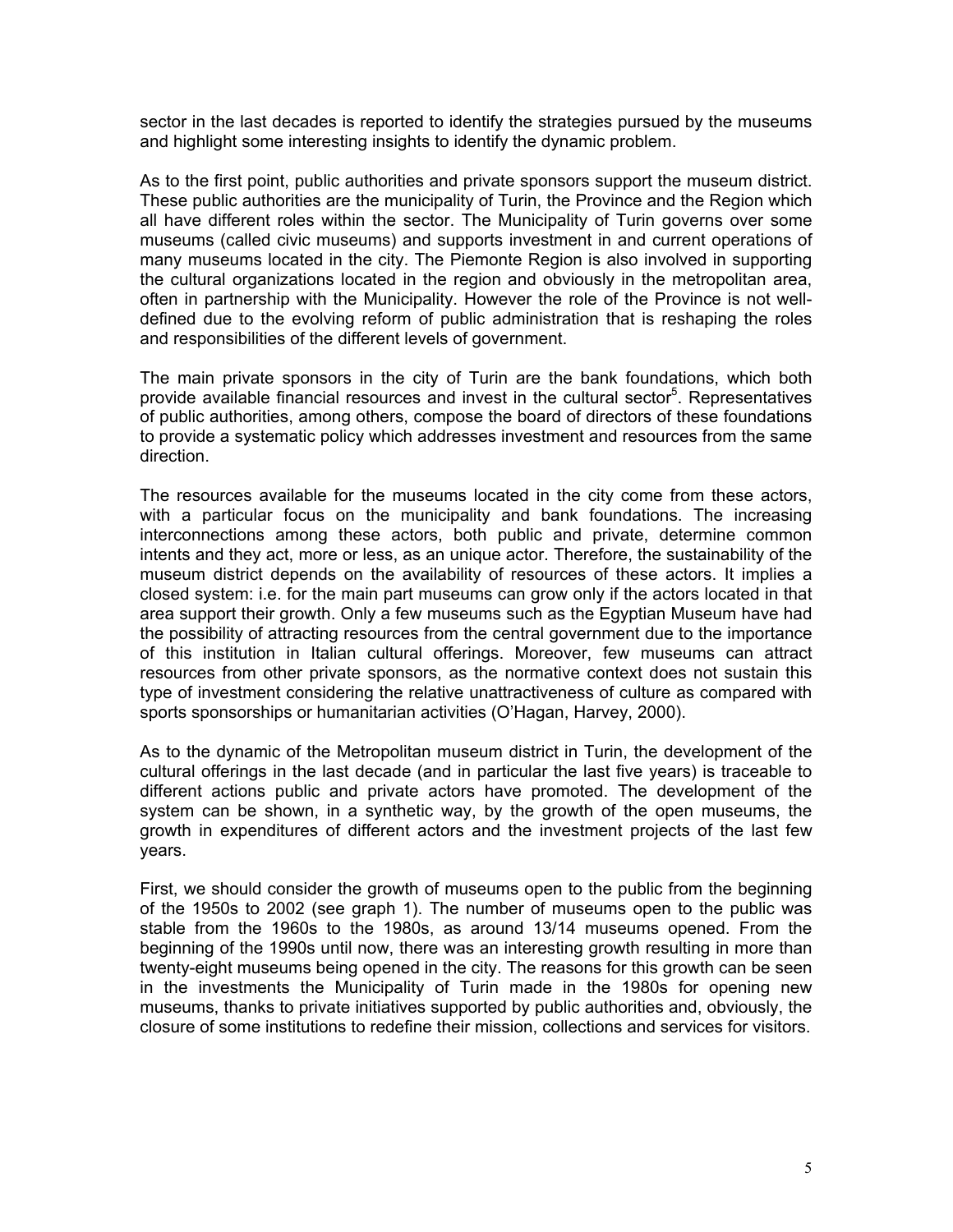

**Graph 1: Museums open in the City of Turin (1952-2002)** 

*Source: our elaboration on the Cultural Observatory of Piemonte (1999, 2000, 2001, 2002)* 

Second, we should consider the resources allocated to this sector by different actors during the last few years. Considering the growth rate in expenditure supported by the Municipality, Province of Turin and Piemonte Region (see graph 2), we observe a sharp increase in resources spent in cultural heritage/activities. Moreover, the graph shows the role of the Province (the authority between the Municipality and Regional government) is not well-defined in the cultural sector as there is a high variability of resources allocated to that sector. In addition, the graph demonstrates the growth rate of resources allocated to current operations was less than resources allocated for investments (data are available only for region expenditures.)



**Graph 2: Growth Rates of Expenditure of Public Authorities in the Cultural Sector** 

*Source: our elaboration on the Cultural Observatory of Piemonte (1999, 2000, 2001, 2002)*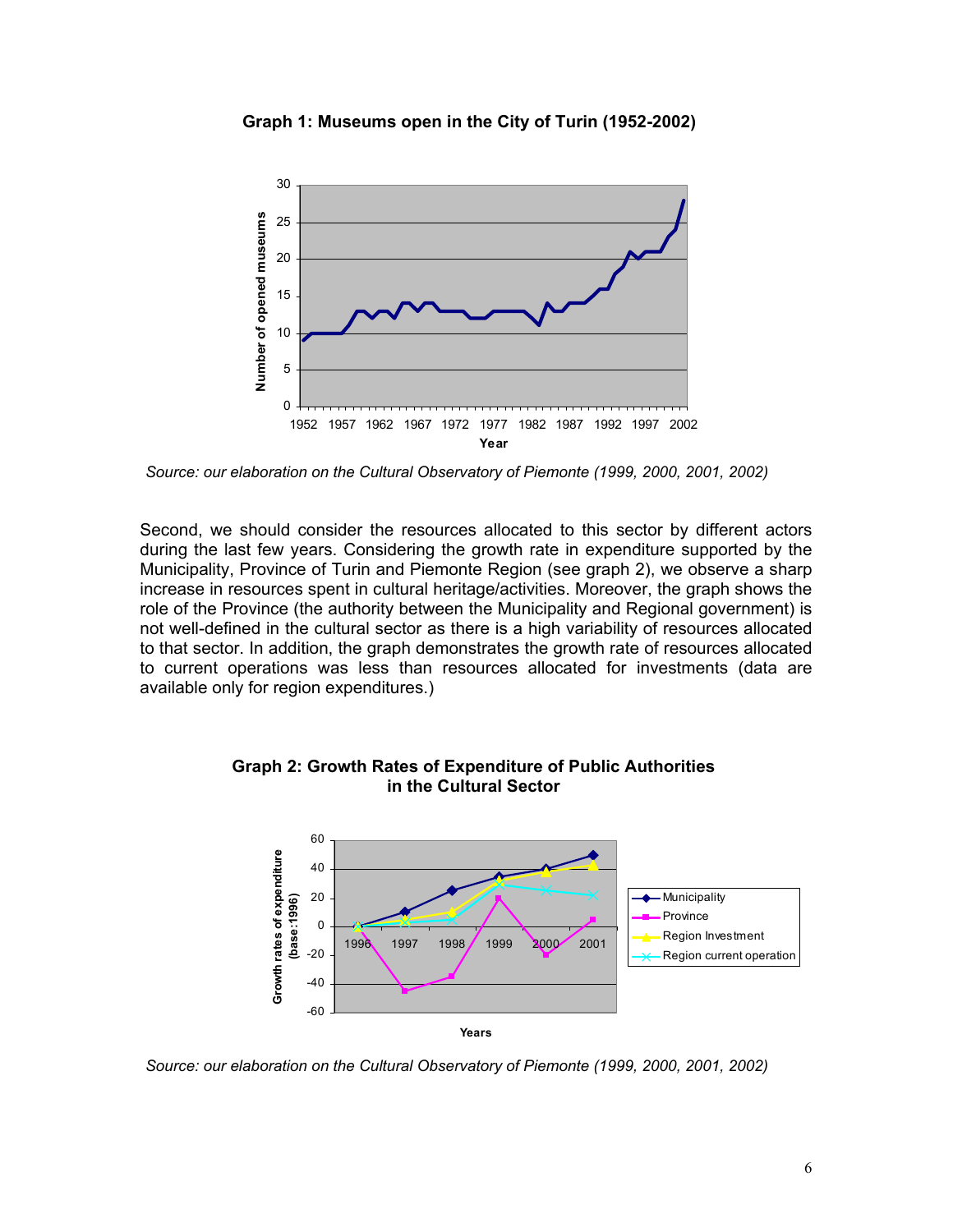We note this growth is a countertrend with respect to the general public expenditure trends that shows a general decrease in resources, due to the turnaround in public administrations started in the last decade. In this context, although culture has assumed a different role within the agenda of various stakeholders, it is questionable if the higher public expenditure in this sector will be possible in the near future. However, if we compare the growth rate of the number of museums open and the growth rate of expenditure, we note the resources available for each museum has on average either been reduced or at best remained steady.

Third, we can observe the development of the museum sector through the way the investment in the metropolitan museum district was done. The investment projects involved specific interventions in the physical structure (new location, building restoring, construction of new exposition area), the exhibition of artifacts, and development of new services for visitors.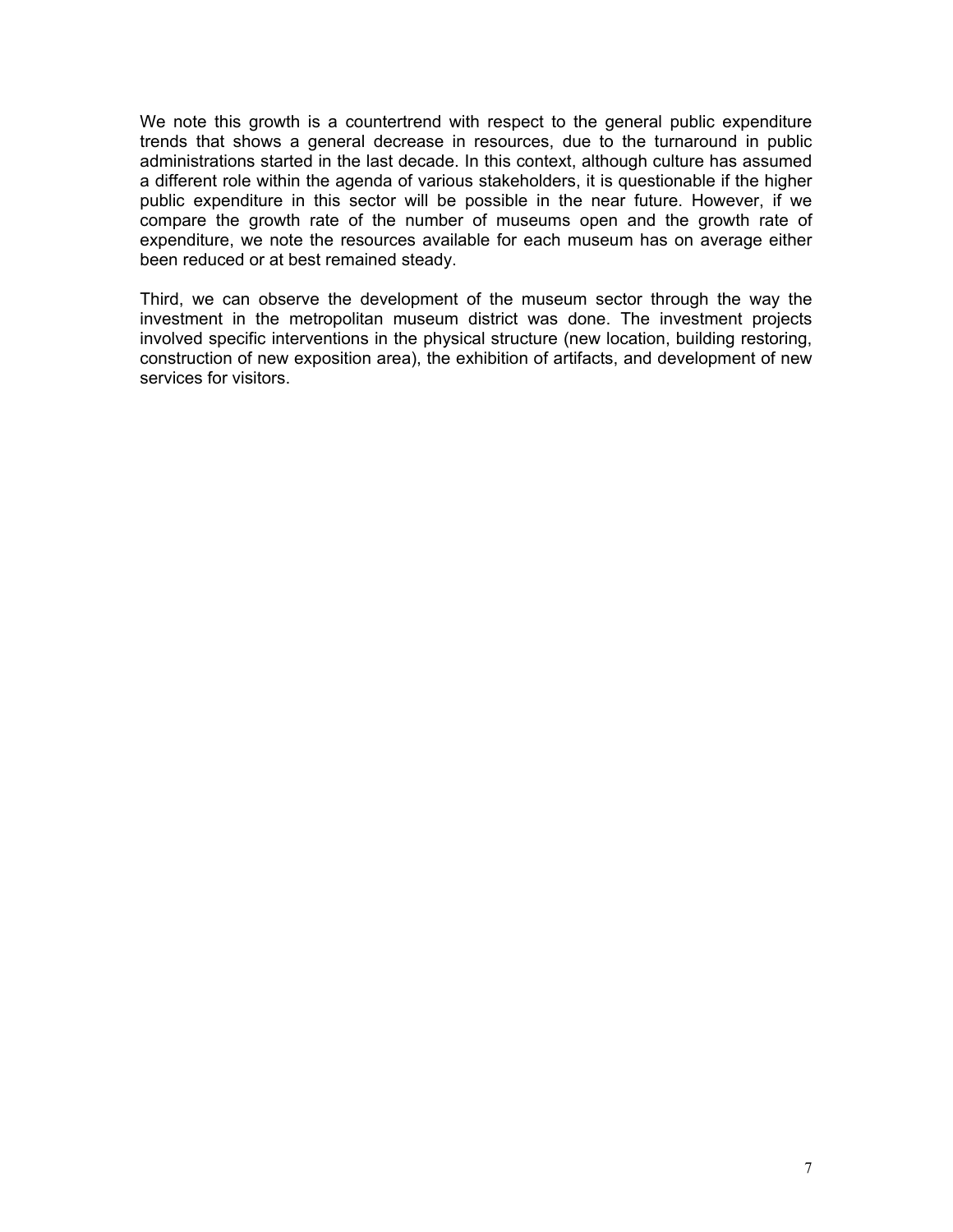| Museums                                                          | Open        | <b>Investment</b><br>projects                                                                                                          | <b>Investment</b><br>(000) | <b>Timing</b> | <b>Public and Private</b><br>sponsor                                 |  |
|------------------------------------------------------------------|-------------|----------------------------------------------------------------------------------------------------------------------------------------|----------------------------|---------------|----------------------------------------------------------------------|--|
| Armeria Reale                                                    | Open        | Exhibition, services<br>for visitors.                                                                                                  | 150                        | 2003-2005     | Municipality, Bank<br>foundations                                    |  |
| Castello di<br>Venaria Reale                                     | Open        | Building restored,<br>exhibition area,<br>services for visitors.<br>training activities.                                               | 190.700                    | 2003-2006     | State, Region,<br>Municipality, Province,<br><b>Bank foundations</b> |  |
| A  come<br>Ambiente                                              | Closed      | Location, exhibition,<br>services for visitors                                                                                         | n.d.                       | 2003-2005     | Municipality, Bank<br>foundations                                    |  |
| Galleria Sabauda Open                                            |             | location, exhibition,<br>preservation,<br>services for visitors                                                                        | 23.000                     | 2003-2005     | Region, Municipality,<br><b>Bank foundations</b>                     |  |
| Museo Civico di<br>Arte antica -<br>Palazzo Madama               | <b>Next</b> | Building restored,<br>openingexhibition,                                                                                               | 13.000                     | 2003-2006     | Municipality, Bank<br>foundations                                    |  |
| Museo di Arte<br>Orientale                                       | <b>Next</b> | Building restored,<br>openingexhibition area                                                                                           | 9.600                      | 2003-2005     | Municipality, Bank<br>foundations                                    |  |
| Museo diffuso<br>della Resistenza, Next<br>della<br>deportazione | opening     | Exhibition,<br>preservation,<br>services for visitors                                                                                  | 5.200                      | 2000-2003     | Region, Municipality,<br><b>Bank foundations</b>                     |  |
| Museo Egizio                                                     | Open        | Exhibition restored,<br>new legal form<br>(foundation)                                                                                 | 30.000                     | 2003-2006     | State, bank<br>foundations                                           |  |
| Museo Nazionale<br>del Cinema                                    | Open        | New location,<br>exposition restoring                                                                                                  | n.d                        | 1999-2000     | Region, Municipality,<br><b>Bank foundations</b>                     |  |
| Museo Nazionale<br>dell'Automobile                               | Open        | <b>Building and</b><br>exposition restored,<br>services for visitors.                                                                  | $25.000^6$                 | 2003-2006     | Municipality, bank<br>foundations                                    |  |
| Museo Nazionale<br>della Montagna                                | Open        | Building and<br>exposition restored,<br>services for visitors                                                                          | 3.100                      | 2003-2006     | Region, Municipality,<br><b>Bank foundations</b>                     |  |
| Museo Nazionale<br>del Risorgimento<br>Italiano                  | Open        | Exposition restored,<br>maintenance                                                                                                    | 10.000                     | 2003-2006     | Region, Municipality,<br><b>Bank foundations</b>                     |  |
| Museo Regionale<br>di Scienze<br>Naturali                        | Open        | Exposition<br>area.<br>services for visitors<br>Source: author elaboration on www.torino-internazinale.org, www.comune.torino.it/musei | 7.700                      |               | Municipality,<br>Region,<br>2001-2006 Bank foundations               |  |

**Table 1: The Main Investment Projects in the Metropolitan Museum District** 

From interviews of museum directors has emerged the idea that many times the investment projects do not consider the impact of the changes on the cost structure of the museum functions: i.e. the investments follow the logic of beauty and the meaningfulness of the new exposition of artifacts rather than the logic of the economic use of resources. Intuitively, if the investments increase the quality of the museum offerings, it will imply an increase in the operating costs. An example of the impact of investment projects on the operational costs of a museum is reported in the table 2.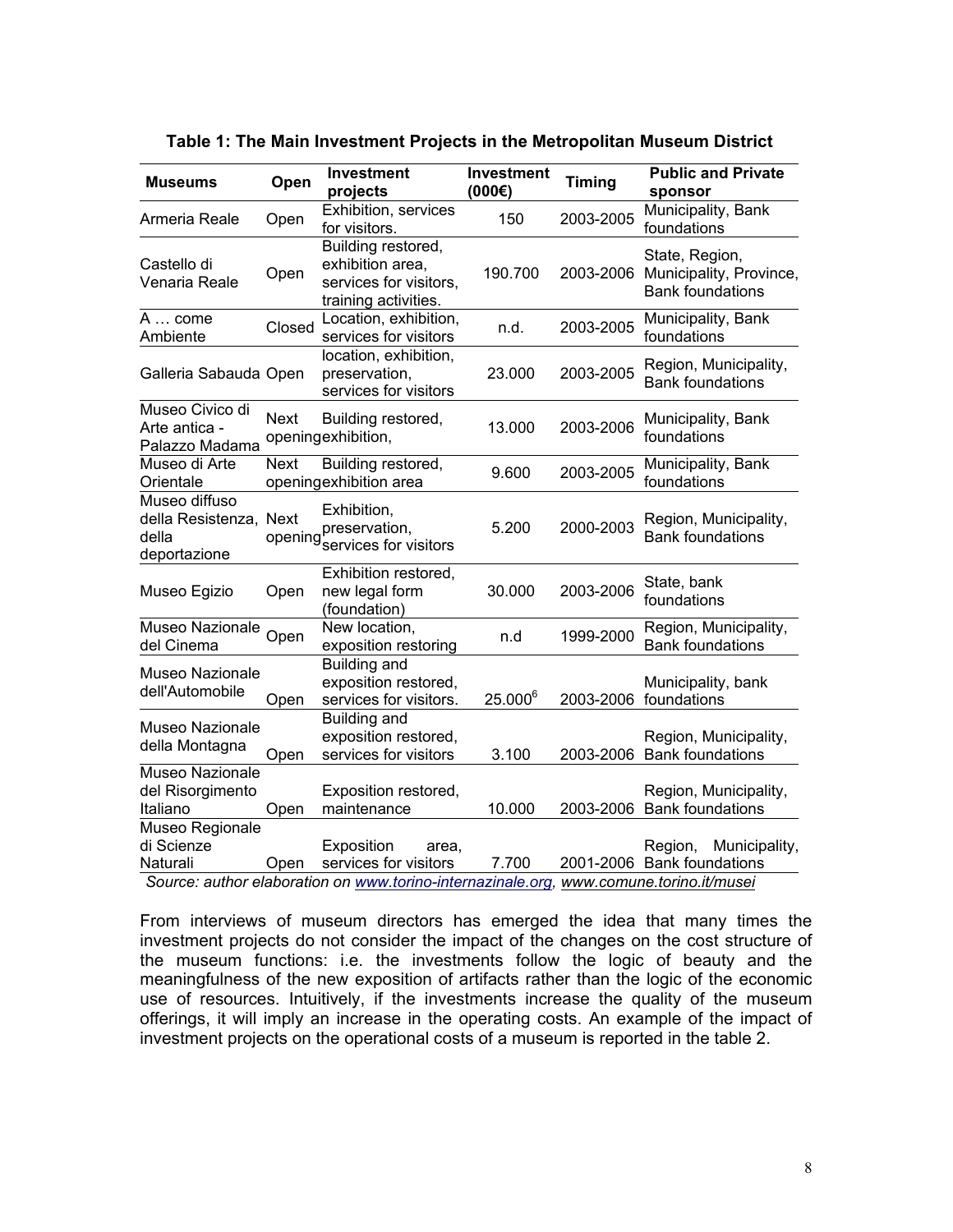|                             |            |      |                 |      | Expected/ |
|-----------------------------|------------|------|-----------------|------|-----------|
| Cost                        | <b>Now</b> | %    | <b>Expected</b> | %    | now $%$   |
| Personnel                   | 768,65     | 73%  | 1.058,31        | 46%  | 137,68%   |
| Structural costs            | 198,36     | 19%  | 451,18          | 20%  | 227,46%   |
| Maintenance                 | 49,92      | 5%   | 64,04           | 3%   | 128,29%   |
| Scientific activity         | 41,38      | 4%   | 83,87           | 4%   | 202,68%   |
| Teaching activity           |            |      | 36,15           | 2%   |           |
| Marketing and communication |            |      | 284,05          | 12%  |           |
| Exhibitions                 | -          |      | 309,87          | 14%  |           |
| <b>Total</b>                | 1.058,31   | 100% | 2287,27         | 100% | 216,12%   |
|                             |            |      |                 |      | Expected/ |
| <b>Revenues</b>             | <b>Now</b> |      | <b>Expected</b> |      | now %     |
| Revenues from visitors      | 55,34      | 5%   | 134,28          | 6%   | 242,65%   |
| Sponsorship                 | 330,85     | 31%  | 424,32          | 19%  | 128,25%   |
| <b>Total Revenues</b>       | 386,19     | 36%  | 558,6           | 24%  |           |
| Financial requirements      | 990,49     | 94%  | 1.728,67        | 76%  |           |
| Total                       | 1.058,31   | 100% | 2287,27         | 100% | 216,12%   |

### **Table 2: "Galleria Sabauda": estimation of cost and revenues after the investment project (Thousand €)**

*Source: author's elaboration on Guerzoni, Santagata (1999)* 

# **Defining the Problem: The Sustainability of the Strategic Development of Museums**

The literature review and the evidence of the empirical analysis shows museums are intricately interconnected with the public and private actors that support investment and the current functioning of these institutions. The myth of revenues from visitors – that many contributions will serve as a solution to a museum's problem – should be set aside so we can to develop a realistic view of how this sector works.

Moreover, this interdependence has a local focus: museums in the same area have access to the same resources. In addition, these resources are limited because the number of financing actors seems to be limited, and the cultural organizations compete with other sectors of public expenditures and other sectors that attract private sponsorships. They cannot grow forever. As investments have a great impact on operating costs, the same public authorities that financed the investment projects could have some difficulties to support operative management of this organization, due to their role to support both investments and current operations. What are the consequences of the development of this sector? Will there be a high museum growth both in terms of quantity and quality of the offerings traceable to the metropolitan museum district in Turin? If so, will it be sustainable?

The intuitive loop - investment, growth, profitability and new investments - does not work in the museum sector. The increase in term of quality and quantity of the museum offerings create positive externalities, which cannot be appropriated by the institutions involved.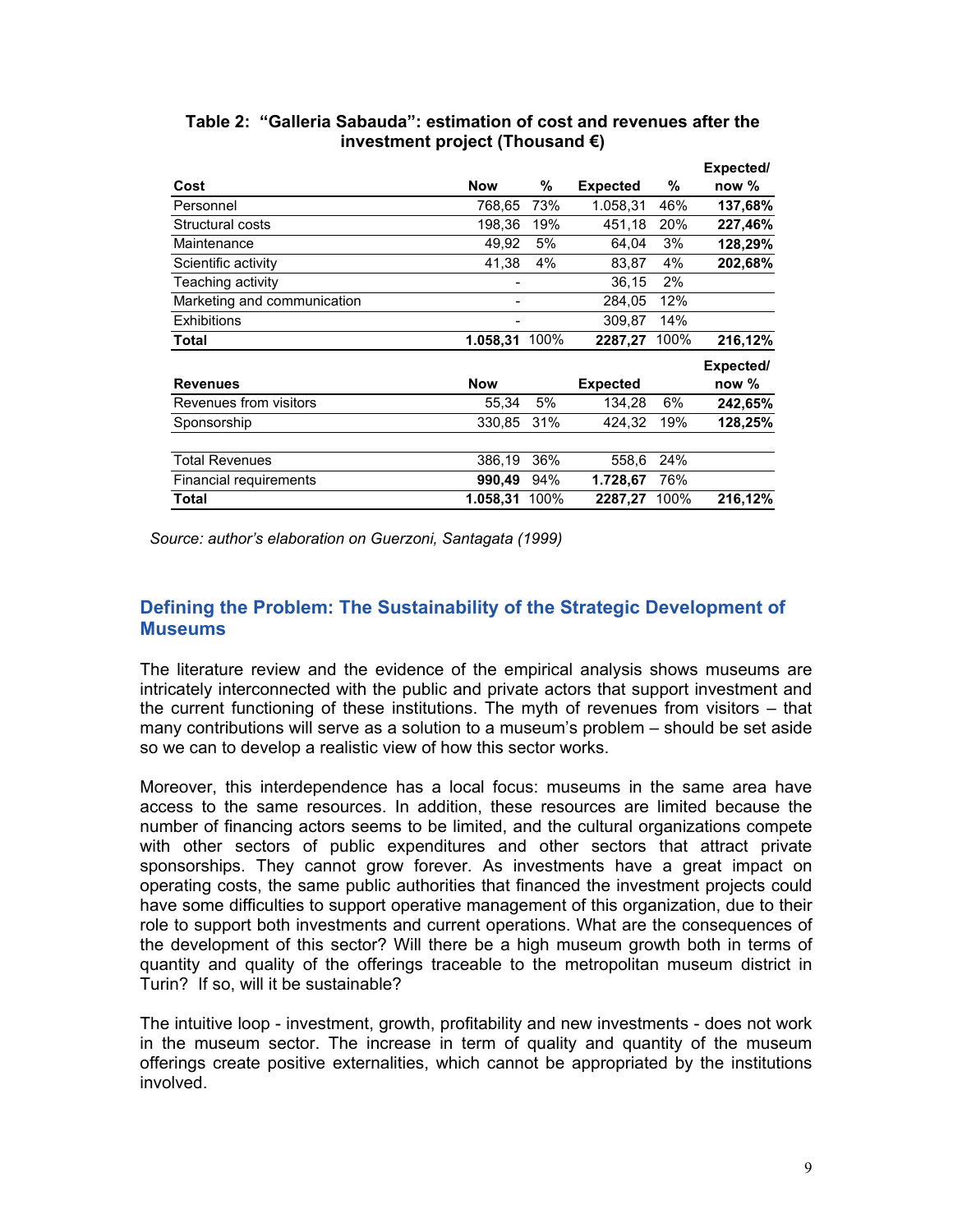In order to answer to these questions, a system dynamics model is proposed to show the sustainability of high growth strategies is questionable, and that to design a suitable policy that guarantees long term growth, it will be necessary to overcome some myths and beliefs set forth in the museum management literature.

# **A System Dynamic Model to Simulate the Strategic Growth of Museums Spatially Located**

Before describing the content of the model proposed, some clarifications about the logic assumed in the modeling process are needed. The system dynamics model proposed is conceived as an exemplification of the dynamic problem previously highlighted which emerges from a critical review of literature and from the case study. The aim of the proposed model is not to forecast the dynamic evolution of the museum district in Turin, but treat it only as an exemplification of the problem identified so as to focus on the possible problems a museum district can have if they follow a high growth strategy.

The key assumptions of the model are:

- Two museums compete to acquire economic resources, given their growth objectives.
- Museums are described through an aggregate state variable "*museum offering*" that represents the entirety of activities carried out by the museum (including back office activities such as preservation, study and documentation of artifacts and front office activities such as services for visitors). The value range from 0 to 1: zero means that museum is closed and 1 means the maximum museum offering.
- Museums compete in acquiring resources in order to increase the museum's offerings, given their objectives of growth.
- The objects of growth come from a negotiation process between the museum and public authorities and private sponsors. This negotiation process was left outside the model, in fact growth objectives are considered as constants into the model.
- The available resources are allocated for the purpose of investment or to cover operating costs.
- Each level of quality of the museum offerings is associated with a level of operating cost.
- The operating cost should be covered by resources available for current operation: if resources available are not as much as the resources needed, the level of museum offerings degenerates; otherwise if available resources are more than resources needed, the level of museum offerings will increase.
- The growth rate of the museum offerings depends primarily on investment projects.
- The allocation criteria for investment and operative functioning is to divide the resources available for the two museums, according to their needs.

These assumptions seem to be closed to the emerging structure of the system coming from the case study and the theoretical contribution.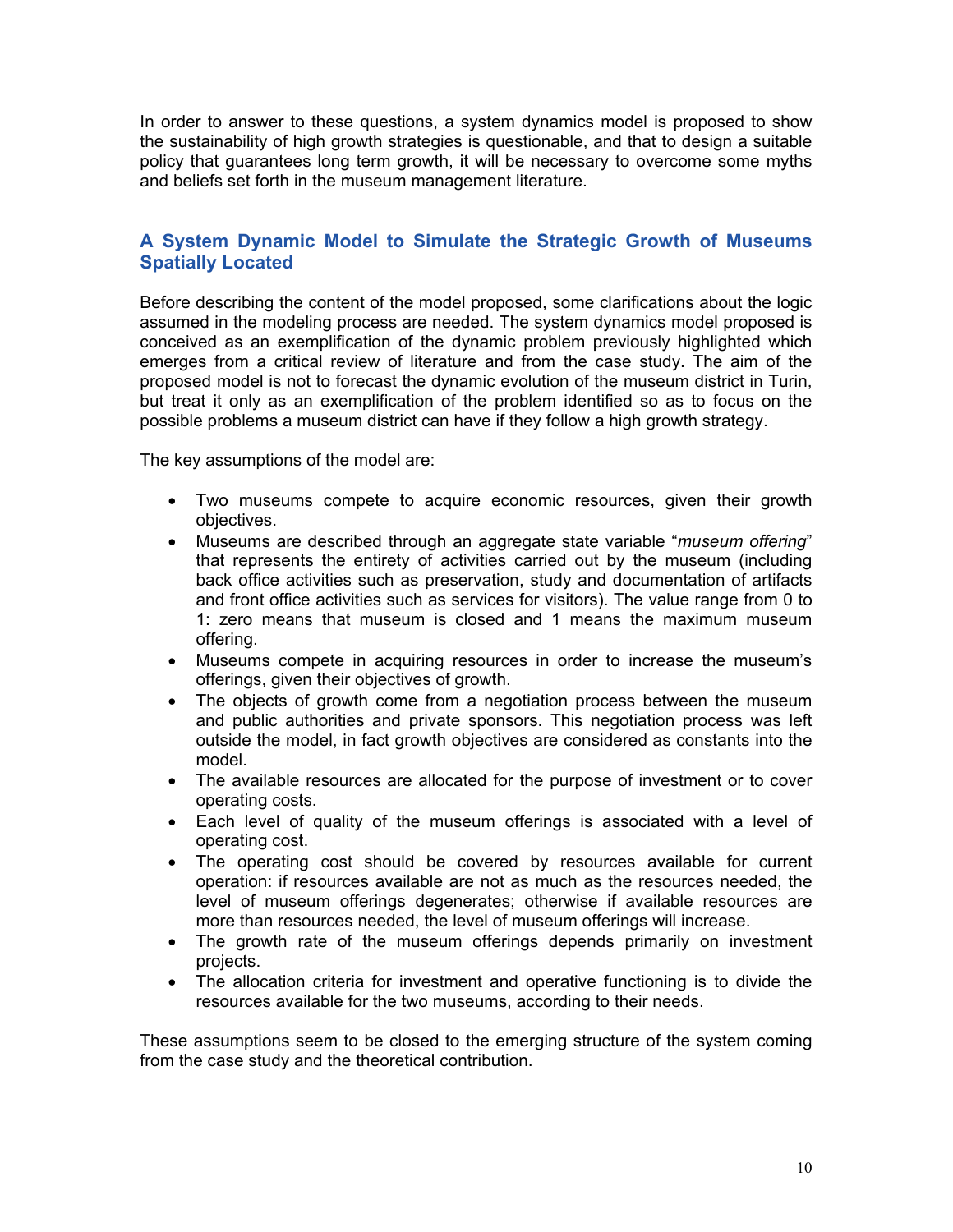The qualitative representation of the problem (the causal loop diagram) is reported in figure 1, where two museums compete to acquire the resources needed to increase their museum offerings (investment) and to acquire resources to cover their costs.



**Figure 1: Strategic Growth of Museums: the Causal Loop Diagram** 

The qualitative representation of the problem has led to the elaboration of the system dynamics model, composed of three main sectors of analysis:

- *Museum M1 and Museum M2:* these sectors have the same structure. The variable "museum offering" is a stock that grows thanks to the investment and the current management, when museums have more resources than needed to maintain the current level of museum offerings. This stock decreases if the resources available are less than the resources needed to maintain the current offerings. Both these sectors have the same parameters, with the exception of the initial level of the museum offerings. The model tries to reproduce the typical situation, also recognizable in Turin, where the levels of museum offerings are varied.
- *Resources Allocation sector*: this sector analyzes the allocation process that sets resources for both museums according to their needs and the resources available at each point in time. The resources for investment are considered limited (the total amount is a stock) and the resources for current management are constantly available each year. At the beginning, the resources needed are enough to maintain and develop in the long term the current level of museum offerings.

The model, even through it is just a simple representation, aims to catch the main problem regarding the development of the museum offerings: the large amount of

*Source: author's elaboration*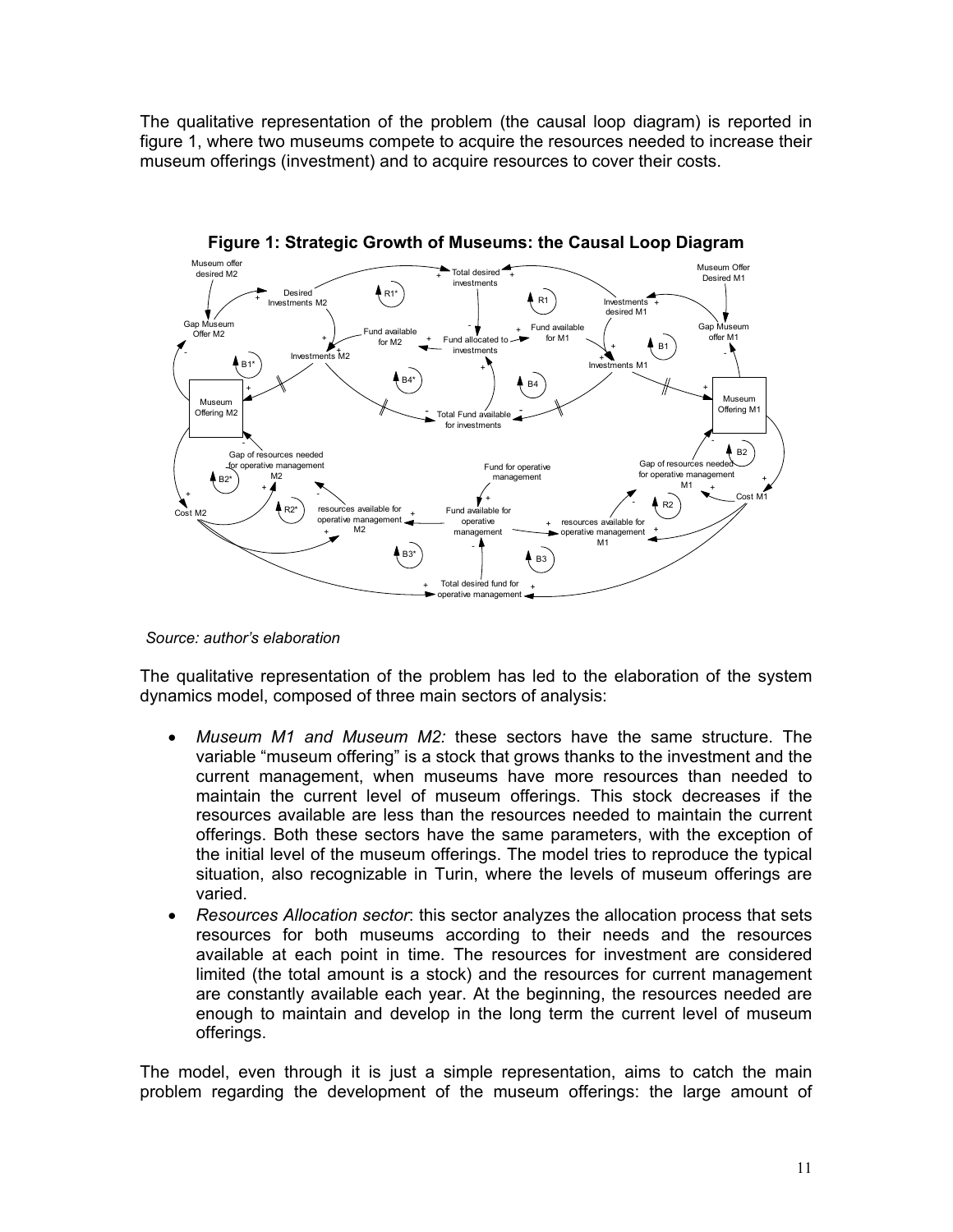investment required, the impact on the operating costs, and the consequent lack of resources for the current operative management that destroy year by year the investments made. The possible model enlargement should be evaluated in terms of the marginal value added. For instance, the model could consider on a more detailed level the components of the museum offerings from the front office (services available, operating hours, etc.) to the back office (research and preservation activities, heritage security). In addition, the model enlargement can examine the allocation process to catch the possible delays present in the system and the misperceptions in evaluating the resources needed for the museum, due to the difficulty in acquiring information in the museum sector.

#### **Simulations and Policy Design**

The actual strategy pursed by the Museum District in Turin reflects a high growth strategy for the main part of the museum organizations located in the metropolitan area. This strategy seems to be unsustainable in the long term; in fact due to the increase in museum costs needed to maintain the higher level of museum offerings, the museum offerings progressively decrease, eradicating the improvement achieved through the investment process. A simulation of the actual strategy pursued in Turin is reported in the graph 3.





*Source: author's elaboration* 

If the high grow rate strategy seems not sustainable in the museum sector, we should analyze the situation and suggest possible policy designs that can increase the sustainability of museum growth in the long term.

The model simulations have suggested some policy indications, addressed to increase the sustainability of the system, given its structure. The first policy indication regards the *reduction of the growth objectives*. This strategy tries to avoid overburdening the carrying capacity of the system (given the resources available for current operations) and maintain the museum offerings in the long term, thanks to the investments made. Along this stream, we have changed the parameters of the model, reducing the growth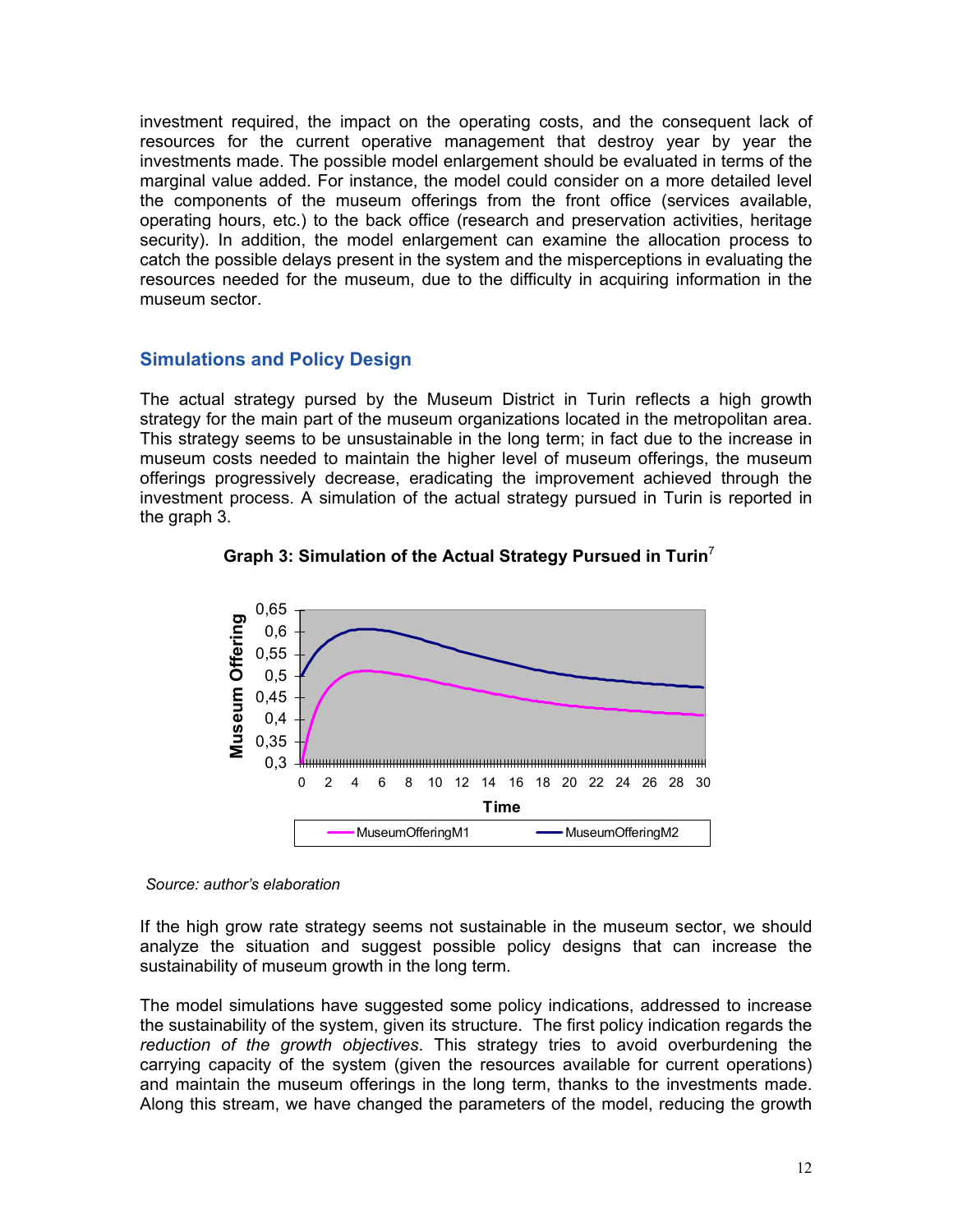objectives of the two organizations being considered. The results of the simulations are reported in graph 4.

This strategy can be difficult to pursue, considering the image return the cultural sector has for public authorities, as well as taking into consideration that investments tend to transform these organizations in a much more spectacular way.





*Source: author's elaboration* 

The second policy indication regards the *reduction of cost of growth*. If the investments are projected in order to curb the increase in operative costs, the degeneration process of the museum offerings can be slowed. The effective feasibility of this strategy requires a combined design of investment projects, embracing management with aesthetic and artistic/historical experts. The combination of these different perspectives and competencies requires a new approach to the museum sector where the economy (in latu sensu) serves artistic and aesthetic values and needs. The reduction of cost of growth can be pursed by the search for economy of scale, gathering the activity and the services that can be centralized and available for all museums within the metropolitan area (i.e. Wilson, Boyle, 2004). This solution requires museums to reshape their organizational structure and develop multi-level agreements to develop interorganizational cooperation. The cost reductions should be evaluated considering hiddencost that the opaque distinction among museums and public administration owners do not let to make out.

The third policy indication regards the increase of resources for operative management and the corresponding decrease of resources available for investments, combined with a limited growth strategy. This strategy indicates the same resources should be allocated in a different way to sustain the museum's growth. This strategy shows that a step-bystep process increases the sustainability of the system, thereby avoiding the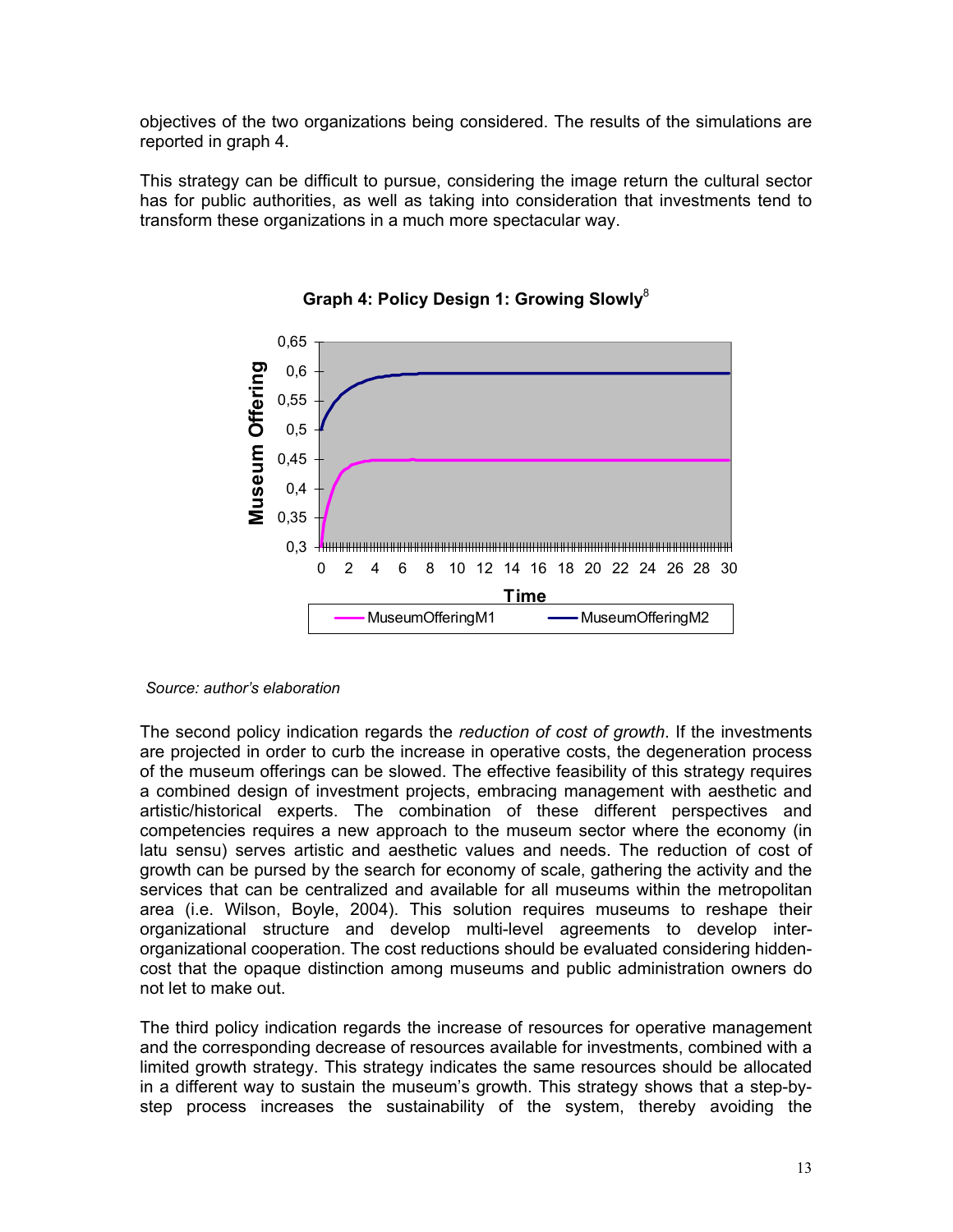degeneration effects. However this strategy is extremely inconsistent with the diffused and shared mental models within the sector, in which the resources for current management seem to be synonymous with inefficiency and investments are the symbol of development of the sector. The delay present in the system (the museum offerings decrease steadily) create misperceptions so the degenerative process is not recognized until it becomes very evident.





*Source: author's elaboration*





#### *Source: author's elaboration*

A combination of the policy suggestions can represent a possible fourth way to develop these organizations in the long term, by blending the reduction of cost of growth and a more efficient use of existing resources.

In conclusion, the policy analysis has shown the sustainability of these organizations requires a radical change in the mental models well-diffused within the sector.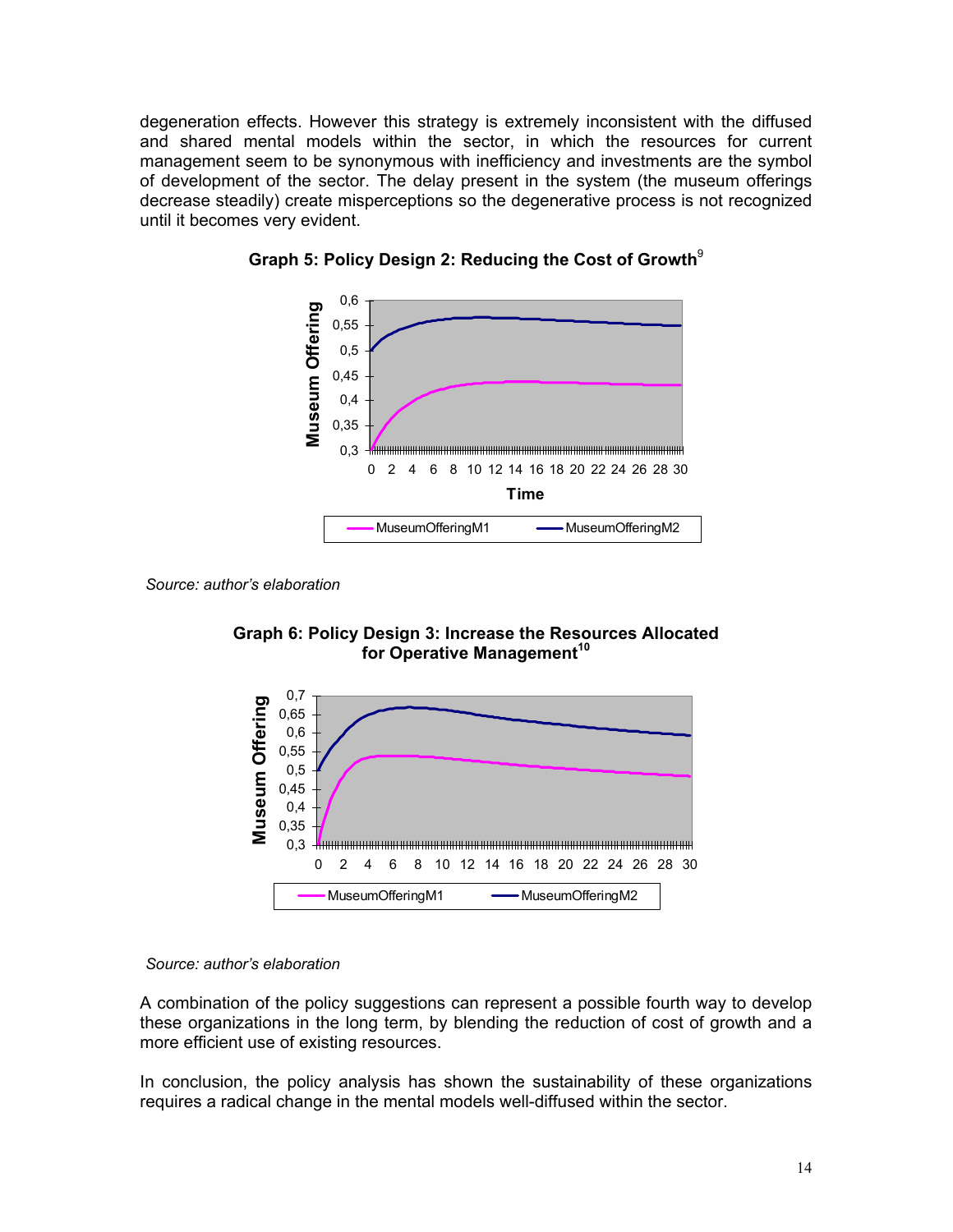### **Conclusions**

The main conclusion of this study is the discussion of the sustainability of museums, which is questionable in the long term, and the need for development of a more effective strategy which implies a radical change in the mental models assumed in the sector. More particularly, these models must be concerned with the rapidity of the museum's growth, the way to design the investment projects, the reduction of costs of growth and the resources allocation among investments and current operation. The change of these mental models remains one of the most critical aspects.

Moreover, this study suggests some implications for the museum management literature. In particular, they are traceable in the choice of the object and the framework of analysis that should be assumed. Due to tight interconnections among the museums located in the same area, the public and private institutions in the same area, and the relevance of this interconnection for the sustainability of the whole system, the object of the analysis should be moved from the single organization to the organizations located in that area. Another implication regards the multidisciplinary perspective, assumed in this study: it has highlighted the potential of this approach to the study of museums and their functioning. In particular, the management perspective should appropriate the theory developed in the economics of arts.

Considering the methodology used, this study has highlighted the importance of the use of system dynamics to capture the possible dynamic evolution of the system. This method, identifying counterintuitive behavior, has revealed the fact that the more you invest, the more you will decay in the long term. Therefore, strategies that have good results in the short term can be problematic in the long term. The span of application of the system dynamics approach to this sector can be interesting, especially to overcome the limit of static perspective and analysis of this sector that, by nature, produce its effects in the long term. The main limits of the application of the system dynamics methods to this field are the restricted availability of data that structurally characterize the sector.

The limits of this study are numerous, and they suggest some further research directions. This model does not discuss in detail the allocation process and the definition of the growth objectives. The definition of the variable "museum offerings" can be considered much too general and it does not catch the dynamic evolution among backoffice and front-office activities. The model could discuss the consistency of the growth process with regard to the museum mission, stakeholders' objectives and expectations from the institutions. The future development of the model should also take into consideration the value that each part produces to the ultimate meaningfulness.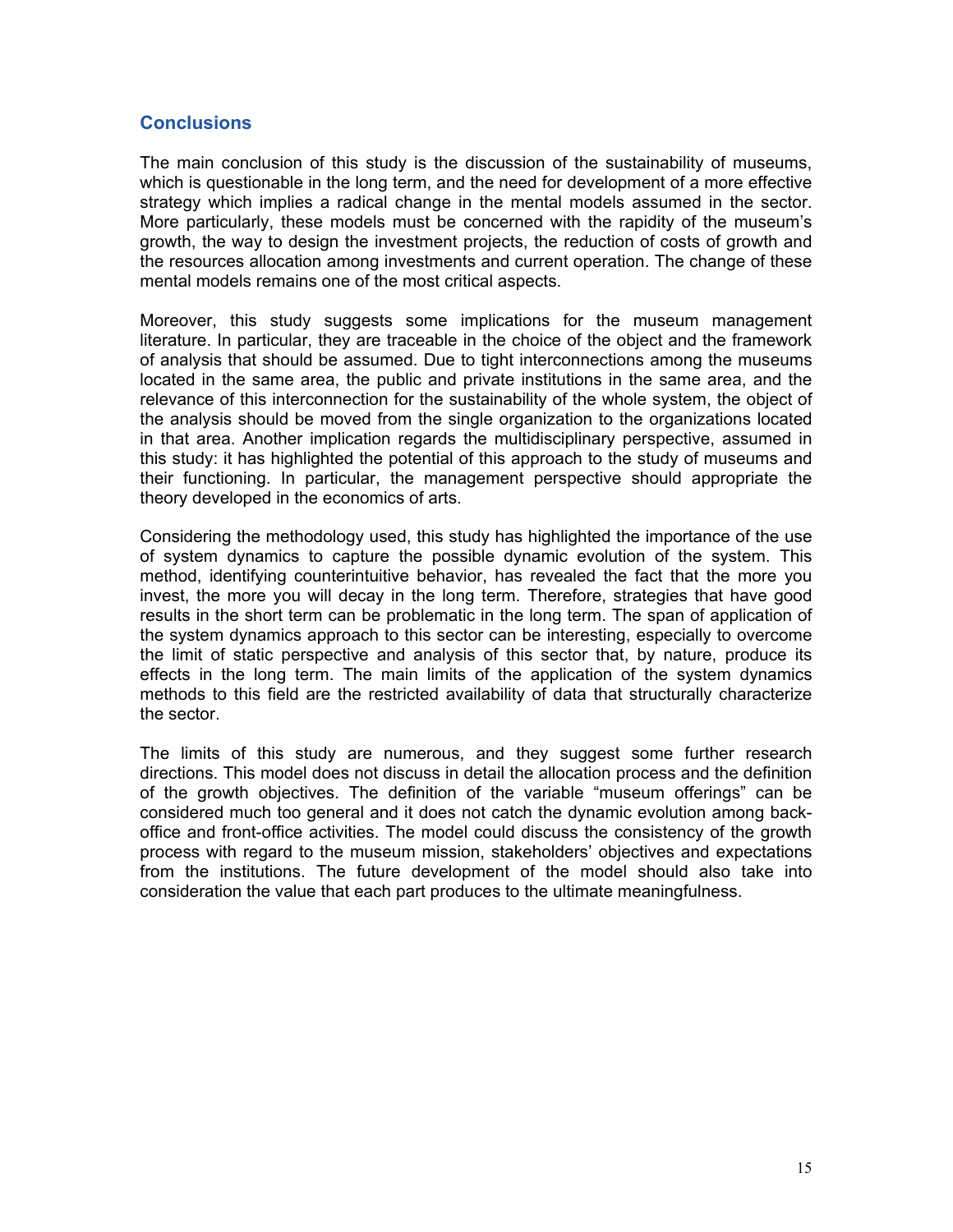#### *Notes*

 $\overline{a}$ 

- <sup>1</sup> *ICOM (International Council of Museums) defines a museum as "a non-profit making, permanent institution in the service of society and of its development, and open to the public, which acquires, conserves, researches, communicates and exhibits, for purposes of study, education and enjoyment, material evidence of people and their environment." (ICOM Statutes,*
- *2001, article#3).* <sup>2</sup> We note that Colbert (1995) and others (Mokwa, et al 1980, Melillo 1995, Diggles 1986) advocate a shift in attention from the adaptation of the product to a given and defined set of customers to the need to identify and reach customers for a given product. In this way, marketing for arts is different from the traditional marketing theories.
- $3$  Customer satisfaction depends on the level of novelty the marginal quantity of good can add to the cultural capital accumulated in previous cultural experiences (Trimarchi, 1993). However before purchasing, the customers do not know if what they are going to buy will actually add value to their cultural capital. 4
- <sup>4</sup> Some contributions have already applied the systemic perspective in analysing museum sector, such as Lorenoni & Odorici (1999) and Bernardi et alli (2004). They have represented the dynamic problems adopting qualitative perspective (Senge, 1990). In this paper we have
- applied a quantitative perspective based on stock and flow diagrams and model simulations.<br><sup>5</sup> The bank foundations located in Turin are two of the ten largest bank foundations in Italy, and many experts in the sector define the bank foundation as one of the most important actors in developing the cultural offer (Roversi Monaco, 2003).<br><sup>6</sup> The value was estimated by Bodo et alli (2003).
- 
- $<sup>7</sup>$  Simulation is based on the following input: resources available for operative management: 300;</sup> resources available for investment: 4000; museum offering M1(time=0): 0,3; desired museum offering M1: 0,55; museum offering M2 (time=0): 0,5, desired museum offering M2: 0,7. 8
- $8$  Simulation is based on the following input: resources available for operative management: 300; resources available for investment: 4000; museum offering M1(time=0): 0,3; desired museum offering M1: 0,45; museum offering M2 (time=0): 0,5, desired museum offering M2: 0,6.  $\frac{9}{2}$  This simulation is based on the following input: resources available for operative management
- This simulation is based on the following input: resources available for operative management: 300; resources available for investment: 4000; museum offering M1(time=0): 0,3; desired museum offering M1: 0,55; museum offering M2 (time=0): 0,5, desired museum offering M2: 0,7. In other simulations the non linear relationship between Museum Offering MX and Operative resources needed MX (where X=1,2) was

"GRAPH(MuseumOfferMX,0,0.1,[0.22,0.24,0.48,0.68,1.27,2.06,2.85,3.71,4.58,4.96,5"Min:0;Ma x:5; Zoom"])". Instead in this simulation, the non-linear relationship is

"GRAPH(MuseumOfferMX,0,0.1,

<sup>10</sup> This simulation is based on the following input: resources available for operative management: 400; resources available for investment: 1000; museum offering M1(time=0): 0,3; desired museum offering M1: 0,55; museum offering M2 (time=0): 0,5, desired museum offering M2: 0,7.

#### *References*

Austern-Smith D. 1980. "On justifying subsides to the performing arts". In *Economics Policy for the Arts*, W.S. Hendow, J.L. Shananon and A.J. Mc Donald, eds., Cambridge MA. Abt Books, p. 24–32.

Bagdadli S. 1997. *Il museo come azienda. Management e organizzazione al servizio della cultura*. Milano: Egea.

Benhamou 1996 *L'économie de la culture*. Paris: Le Découverte.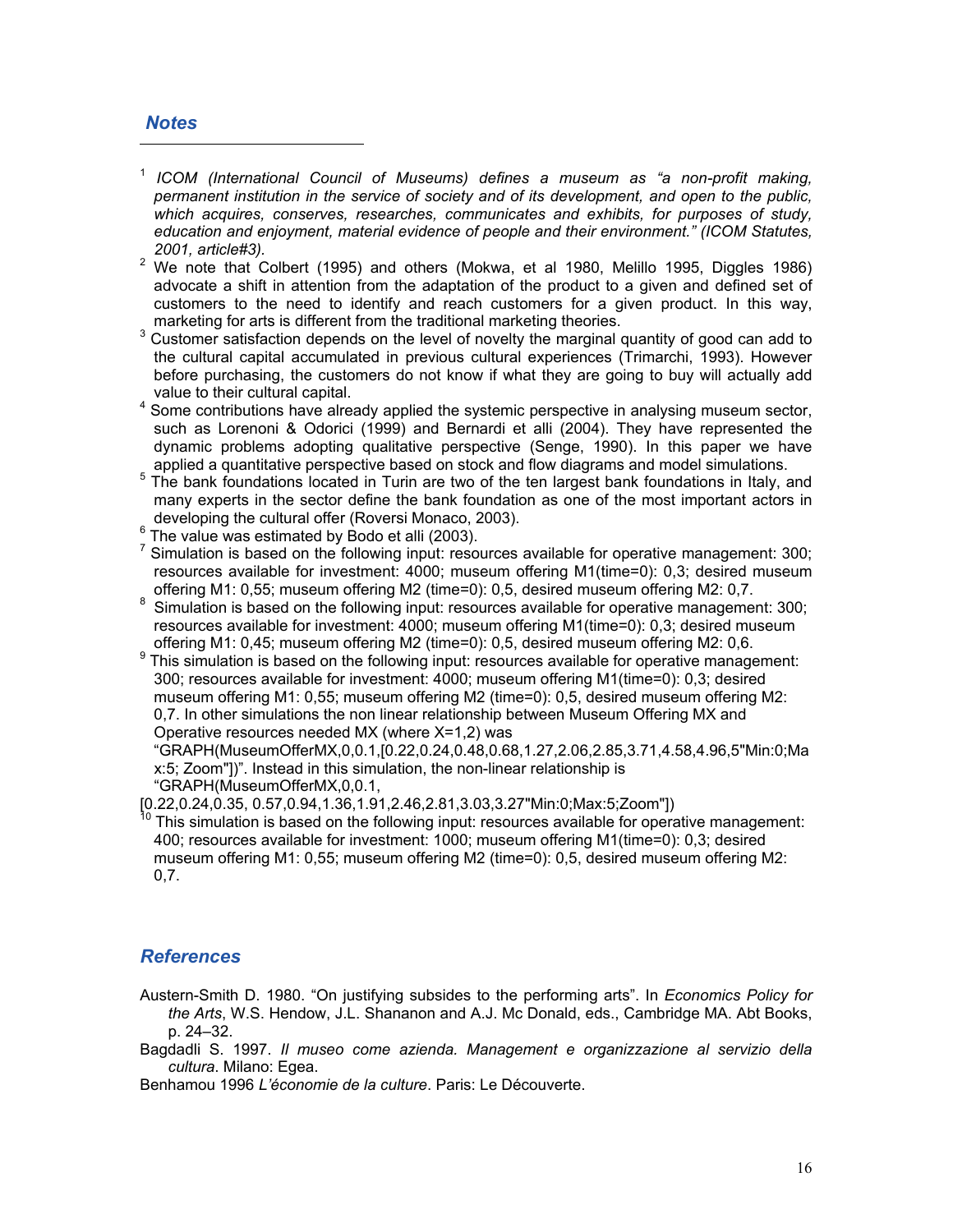Bernardi C., D. Moro and A. Sinatra, 2004. "Verso modelli innovativi di gestione museale: una logica sistemica." In *Mission e Scelte strategiche,* Sibillio Parri B. eds., Milano: Franco Angeli. Blaug M. (eds) 1976. *The economics of the arts*. London: Martin Robertson.

Bodo S.P., Ciocca, L. Moreschini and W. Santagata 2003. *Il progetto Science Center e il sistema della divulgazione scientifica e tecnologica a Torino*. Research report, Ebla Center-Department of Economics, University of Turin.

Browning E.L A. 1993. "Personality Museum as a Tourist Attraction." *Economic Development Review.* Vol. 11, n<sup>o</sup> 4 (Fall), p. 78–80.

Chirieleison, C. 2003. *La gestione strategica dei musei*. Collana di studi economico-aziendali E. Giannessi. Milano: Giuffrè.

Colbert, F. 1995. *Marketing Culture and the Arts*. Montreal: Presses HEC.

 $\overline{a}$ 

Coyle R.G. 1996. *System Dynamics Modelling: A Practical Approach*. London: Chapman and Hall.

Diggles, K. 1986. *Guide to Arts Marketing: the principles and practice of marketing as they apply to arts*. London: Rhinegold Publishing limited.

DiMaggio, P.J. 1986. "Can culture survive the marketplace?" In *Nonprofit enterprise in the arts. Studies in mission and constraint,* P.J. DiMaggio, ed. Oxford University Press, Oxford.

Dubini P. 1999. *Economia delle aziende culturali*. Milano: Etas Libri.

Erbele M. 2002."Kulturtouristen als wichtiges Besuchersegment im Marketing von Kulturbetrieben." *Tourism Journal*. Vol. 6, p. 49–57.

Forrester J.W and P. Senge 1980. "Tests for building confidence in system dynamics models." *TIMS Stud. Management Sci.* Vol.14, p. 209–228.

Forrester J.W. 1961. *Industrial dynamics*. Cambridge MA: Productivity Press.

Forrester, J.W. 1968. *Principles of Systems.* Cambridge MA: Productivity Press.

- Forte, F., and M. Mantovani. 2001. "Offerta di beni artistici e storici, distretti d'arte e flussi turistici". In *Museo contro museo. Le strategie, gli strumenti, i risultati*, P.A. Valentino and G. Mossetto, eds., Milano: Giunti.
- Frey B.S., and W.W. Pommerehne. 1989. *Muses and markets: explorations in the economics of the arts.* Oxford: Basil Blackwell.
- Frey B.S. and W.W. Pommerehne. 1987. *Sussidiamento pubblico dell'arte e della cultura: perché e come?* Discussion Papers in Public Sector Economics.
- Fuortes, C. 1999. I servizi aggiuntivi nel sistema museale italiano. Vincoli attuali, obiettivi raggiunti e possibili sviluppi future. *Economia della Cultura*. Vol. 2, p. 183–199.
- Gilmore, A., and R. Rentschler. 2002. Change in Museum Management: A Custodial or Marketing Emphasis? *The Journal of Management Development*, Vol. 21, n<sup>o</sup> 9/10, p. 745–760.
- Goulding, C. 2000. "The Museum Environment and the Visitors Experience". *European Journal of Marketing, Vol. 34, nº 3/4, p. 261-278.*

Guerzoni, G. and W. Santagata 1999. *Galleria Sabauda: organizzazione, gestione, politiche muesali.* Rapporto per la Compagnia di San Paolo e la Fondazione CRT. Luglio.

Hansmann, H. 1986. "Nonprofit Enterprise in the Performing Arts." *Bell Journal of Economics*. Vol. 12, p. 341–361.

International Council of Museums, 2001. *Code of Professional Ethics* (July 6, 2001).

Jallà D.L. 2000. *Il museo contemporaneo. Introduzione al nuovo sistema museale italiano*. Torino: Utet.

- Kotler, P., and N. Kotler 1998. *Museum Strategy and Marketing: Designing Missions, Building Audiences, Generating Revenue and Resources*. San Francisco CA: Jossey Bass Wiley.
- Kovach C. 1989. "Strategic Management for Museums". *The International Journal of Museum Management and Curatorship*. Vol. 8, p. 137–148.
- Lemmon J.J. and M. Graham 200. "Commercial Development and Competitive Environment: The Museum Sector in Scotland." *The International Journal of Tourism Research*, Vol. 3, p. 265– 281.
- Lorenzoni G. Odorici V. 1999. "Processi cognitivi e opzioni strategiche nella gestione museale." In *Conservazione e innovazione nei musei italiani. Management e processi di cambiamento*, L. Zan, ed., Etas Libri, Milano.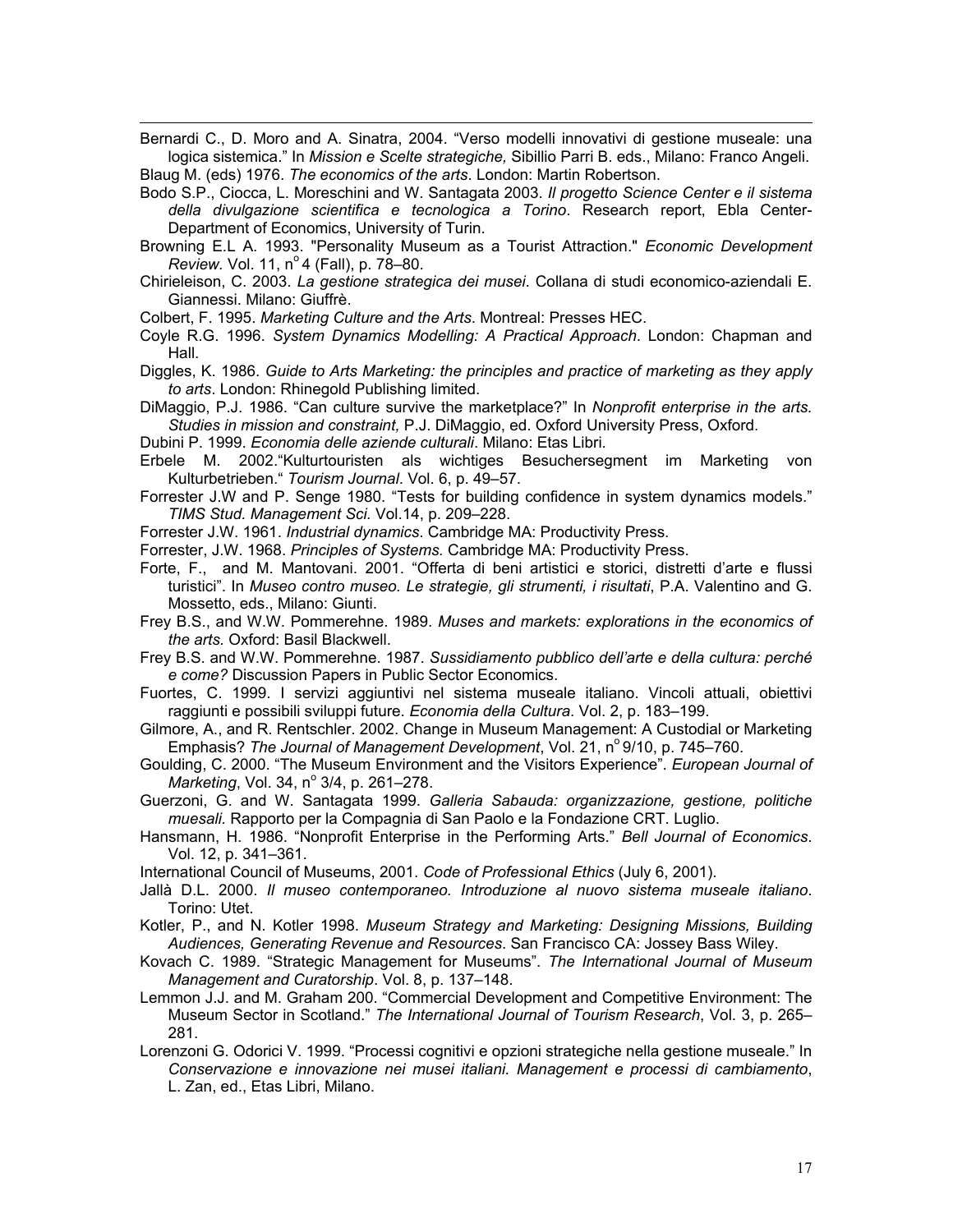Maddison D. 2004. "Causality and Museum Subsidies". *Journal of Cultural Economics*. Vol. 28, n<sup>o</sup> 2, p. 89–108.

McLean F. 1997. *Marketing the museum*, New York: Routledege.

- McLean, F. 1994. "Services Marketing: the case of museums." *The Service Industries Journal,*  Vol. 14, nº 2, p. 190–204.
- Melillo, J.V. 1995. *Market the arts*. Revisited Edition. Patricia Lavender Ed. Brooklyn, NY: Arts Action Issue.
- Mokwa, M.P., W.M. Dawson and E.A. Prieve 1980. *Marketing in the Arts*. New York: Praeger Publishers.
- Moore K. 1994 (ed.) *Museum Management*. London: Routledge.

Moretti A. 1999. *La produzione museale*. Torino: Giappichelli.

Musgrave R.A. 1987. *Merit Goods*. London: Mcmillan.

 $\overline{a}$ 

O'Hagan, J and Harvey, D 2000. "Why do Companies Sponsor Arts Events? Some Evidences and a Proposed Classification." *Journal of Cultural Economics* Vol.24, p. 205–224.

Osservatorio Culturale del Piemonte, 1999. *Relazione annuale*. Ires – Istituto di ricerche economiche – sociali del Piemonte.

Osservatorio Culturale del Piemonte, 2000. *Relazione annuale*. Ires – Istituto di ricerche economiche – sociali del Piemonte.

Osservatorio Culturale del Piemonte, 2001. *Relazione annuale*. Ires – Istituto di ricerche economiche – sociali del Piemonte.

Osservatorio Culturale del Piemonte, 2002. *Relazione annuale*. Ires – Istituto di ricerche economiche – sociali del Piemonte.

Paulus O. 2003. "Measuring Museum Performance. A Study of Museums in France and United States." International Journal of Arts Management. Vol. 6, nº 1.

- Peacock A. 1991. "Economics, cultural values and cultural policy." *Journal of Cultural Economics*, Vol. 15, nº 2, p. 1–18.
- Pilotti, L. 2003 "L'approccio tradizionale e i metodi alternativi". In *Conoscere l'arte per conocere. Marketing, Identità e Creatività delle risorse culturali verso ecologie del valore per la sostenibilità*, L. Pilotti, ed., Padova: Cedam.
- Rosset R.N. 1991. "Art Museums in the United States: A Financial Portrait." In *The Economics of Art Museums*, M. Feldstein, ed., Chicago: University of Chicago Press, p. 129–177

Roversi Monaco F.A. 2003. "Il sostegno delle fondazioni bancarie all'arte: il caso dei distretti culturali e turistici." *Rivista di Politica Economica*, May-July, p. 253–266.

- Santagata, W., and G. Signorello 2000. "Contingent evaluation di Napoli Musei Aperti." *Economia della Cultura*, Vol.2, p. 147–158.
- Scholz, R.W and O. Tietje 2002. *Embedded case study methods: integrating quantitative and qualitative knowledge.* London: Sage.
- Senge P.M. 1990. *The Fifth Discipline: the Art and Practice of the Learning Organization*. New York, Doubleday/Currency.
- Settis S. 1998. "Gli Stati Uniti come modello per la gestione dei beni artistici e culturali in Italia?" In *La gestione dei beni artistici e culturali nell'ottica del mercato*, A. Mattiacci, ed., Guerini, Milano.
- Sibilio Parri B. and M.L. Tomea Gavazzoli. 2004. "Measuring Museums' Social Merits: The Case of the Museo di Storia Naturale of Novara." EIASM Workshop on Managing Cultural Organization, Bologna, December.
- Solima L.1998. *La gestione imprenditoriale dei musei. Percorsi strategici e competitivi nel settore dei beni culturali*. Padova: Cedam.
- Sterman J.D. 2000. *Business Dynamics: systems thinking and modelling for a complex world*. Irvin McGraw-Hill.
- Throsby, C.D. 1982. "Social and Economic Benefits from Regional Investment in Arts Facilities: Theory and Application." Journal of Cultural Economics, Vol. 6, nº 1, p. 1–14.
- Tobelem, J.M. 1998. "The Marketing Approach in Museum." *Museum Management and Curatorship, Vol.* 16,  $n^{\circ}$  4, p. 337–354.
- Trimarchi, M. 1993. *Economia e cultura: organizzazione e funzionamento delle istituzioni culturali.* Milano: Franco Angeli.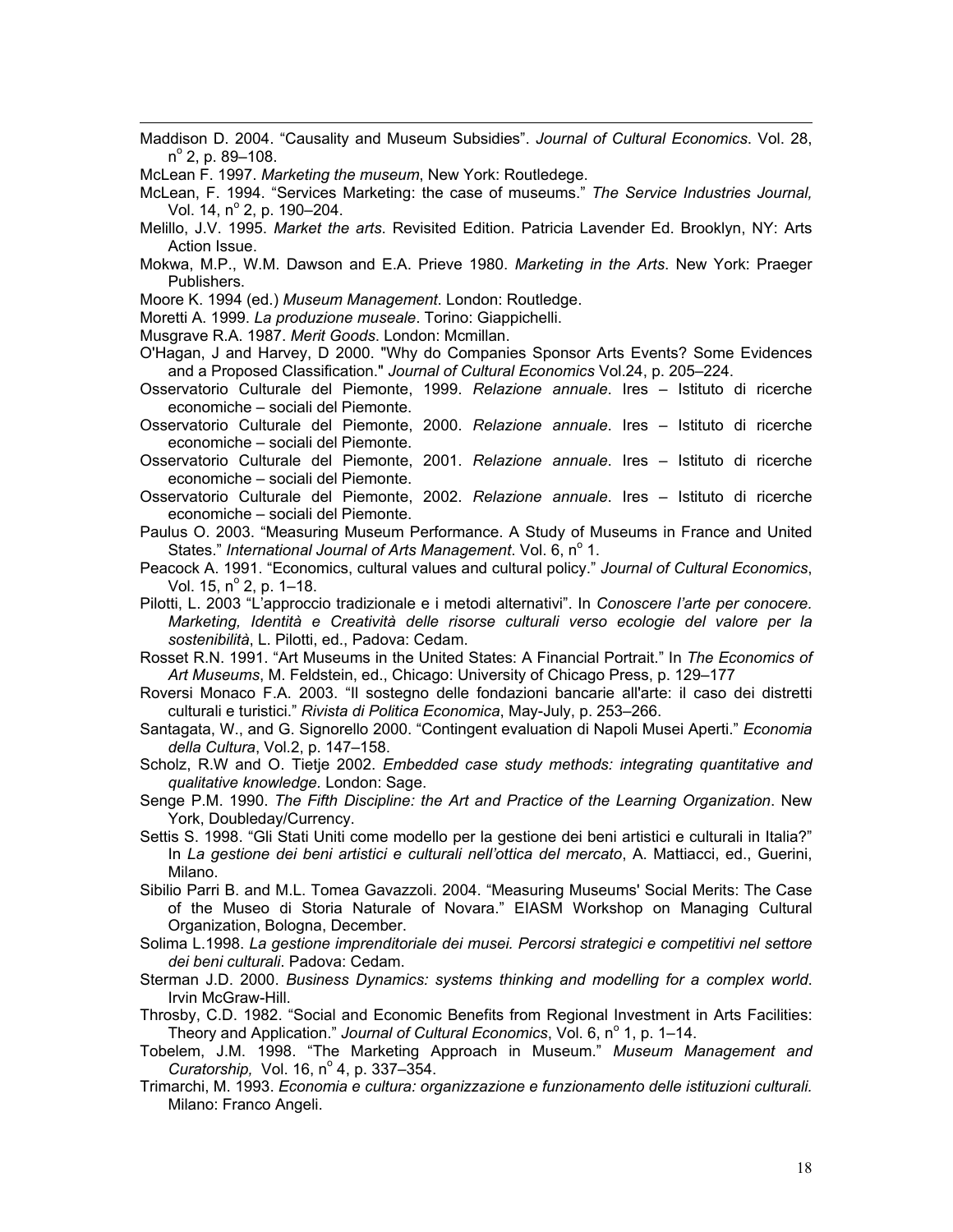Valentino P. A. 1992. *L'immagine e la memoria. Indagine sulla struttura del museo in Italia e nel mondo,* Leonardo Periodici, Roma.

 $\overline{a}$ 

Wilson Boyle 2004 "The Role of Partnership in the Delivery of Local Government Museum Services: A Case Study from Northern Ireland." *The International Journal of Public Sector Management, Vol. 17, nº 6/7, p.513.* 

Yorke, D.A., and R.R. Jones. 1984. "Marketing and Museums." *European Journal of Marketing*, Vol. 18, nº 2, p. 90-99.

- Zan, L. 1999. (eds) *Conservazione e innovazione nei musei italiani. Management e processi di cambiamento.* Milano: Etas Libri.
- Zan L. 2000. "Accounting for Art: An Interesting Area of Research." In Special section on the *Scandinavian Journal of Management*, L. Zan, A. Blackstorck, and G. Cerruti, Vol. 3, p. 335– 347.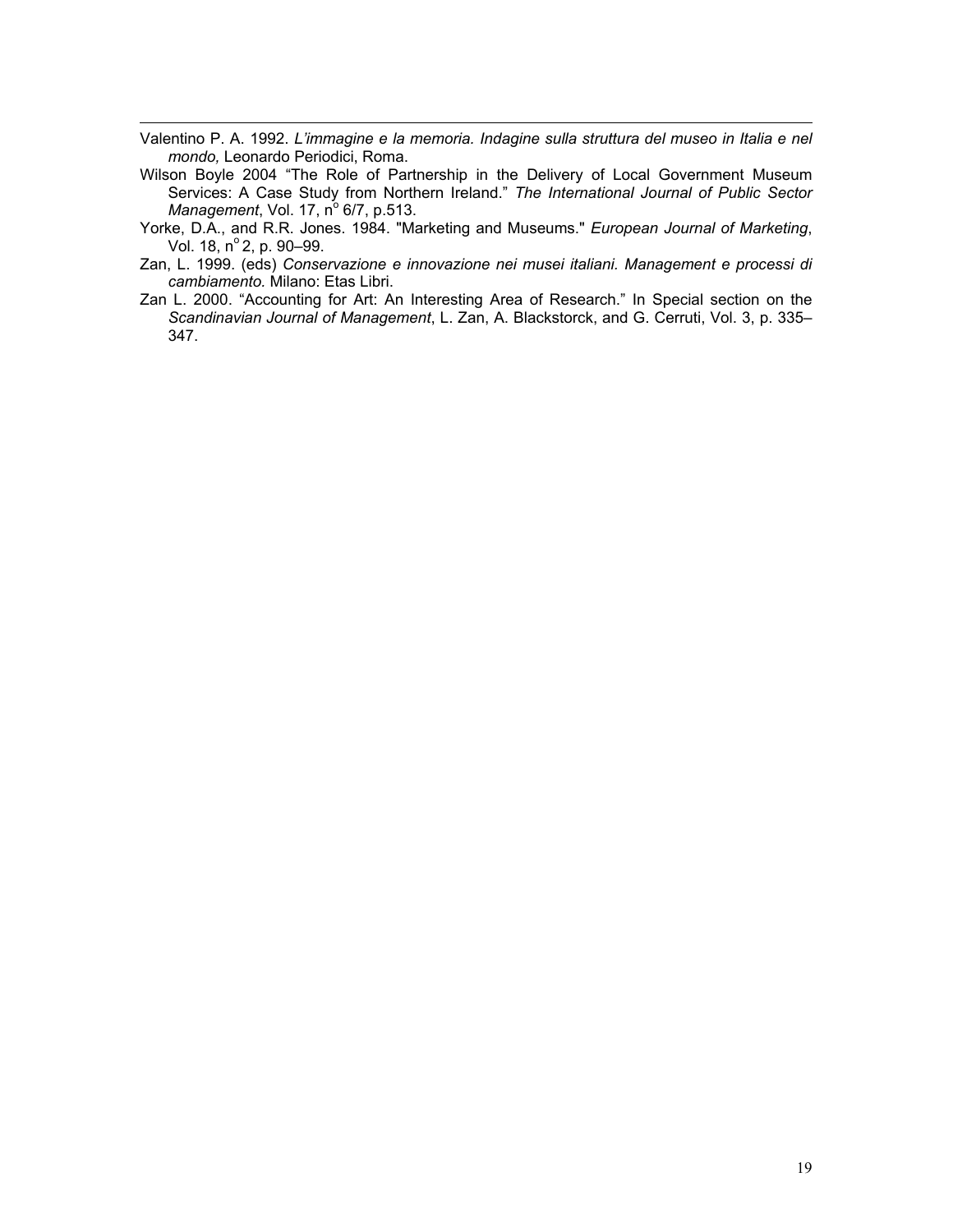#### $\overline{a}$ **Appendix 1**

# **The System Dynamics Model**



**Figure 2: The Stock and Flow Diagram: Museum M1** 

*Source: author's elaboration.*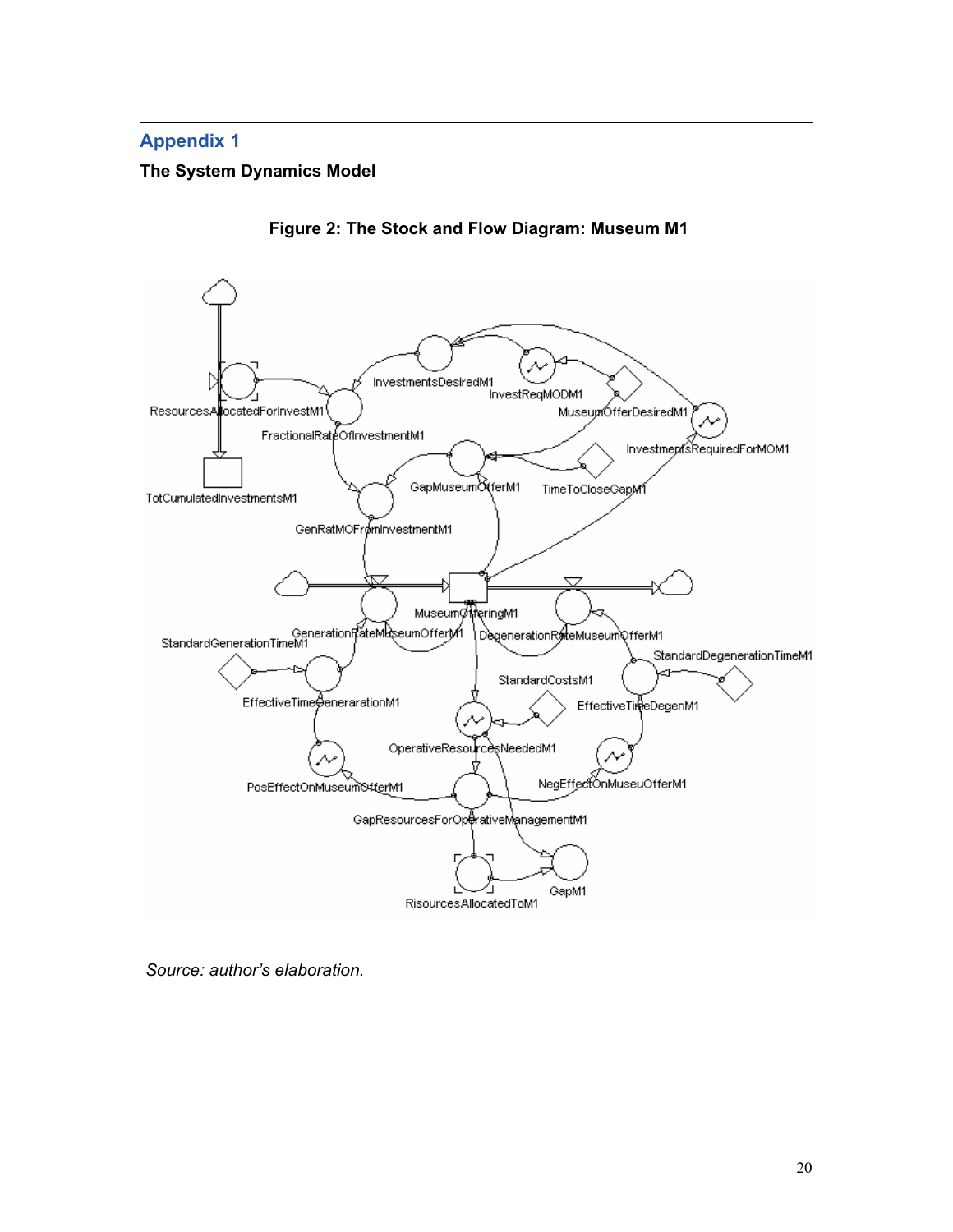



*Source: author's elaboration* 

 $\overline{a}$